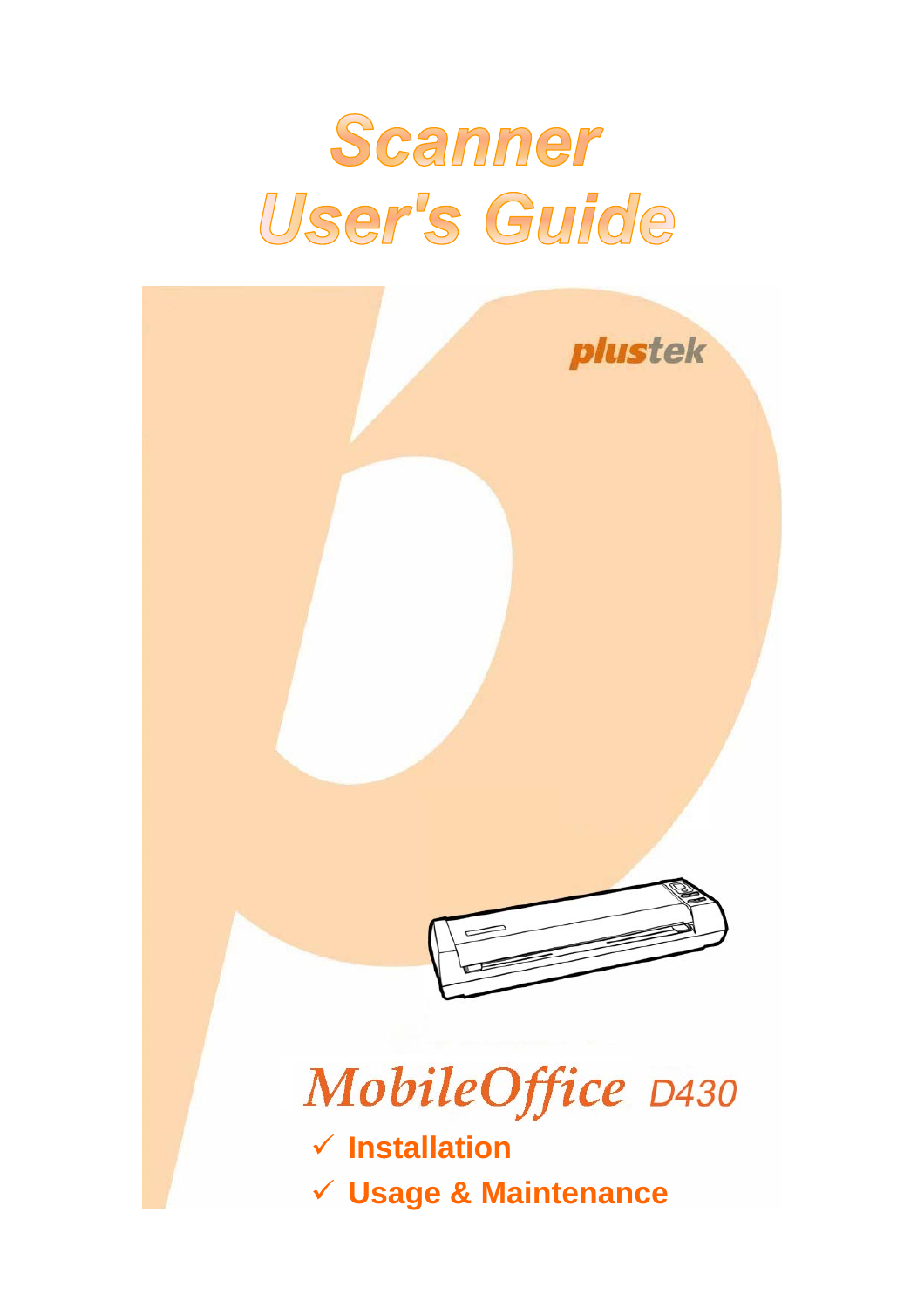#### **Trademarks**

© 2017 Plustek Inc. All rights are reserved. No portion of this document may be reproduced without permission.

All trademarks and brand names mentioned in this publication are property of their respective owners.

#### **Liability**

While all efforts have been made to ensure the accuracy of all contents in this manual, we assume no liability for errors or omissions or by statements of any kind in this manual, whether such errors are omissions or statements resulting from negligence, accidents, or any other cause. The contents of this manual are subject to change without notice. We will not shoulder any legal liability, if users failed to follow the operation instructions in this manual.

#### **Copyright**

The scanning of certain documents, for example checks, bank notes, I.D. cards, government bonds, or public documents, may be prohibited by law and/or subject to criminal prosecution. We recommend you to be responsible and respectful of the copyrights laws when you are scanning books, magazines, journals and other materials.

#### **Environmental Information**

For recycling or disposal at end-of-life information, please ask local distributors or suppliers for detailed information. The product is designed and produced to achieve sustainable environmental improvement. We strive to produce products in compliance with global environmental standards. Please consult your local authorities for proper disposal.

The product packaging is recyclable.

Attention for recycling (For EU country only)

Protect your environment! This product should not be thrown into the household waste container. Please give it to the free collecting center in your community.

#### **Screen Examples in This Manual**

The screen shots in this guide were made with Windows 7. If you are using Windows XP / Vista / 8 / 10, your screen will look somewhat different but function the same.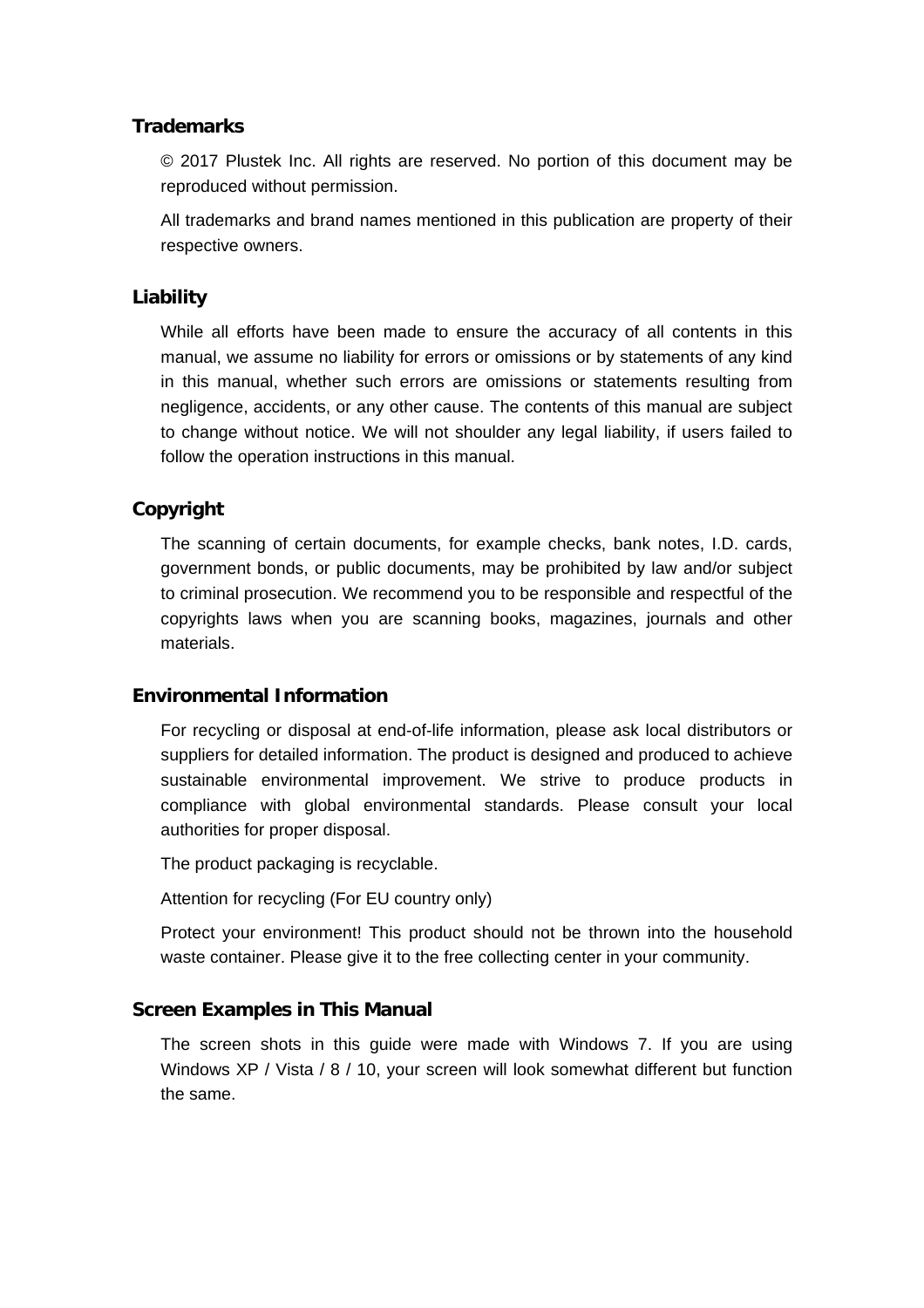# **Table of Contents**

| Scanning from the Scanner's Panel or On-screen DocAction's Execute Menu 16 |  |
|----------------------------------------------------------------------------|--|
|                                                                            |  |
|                                                                            |  |
|                                                                            |  |
|                                                                            |  |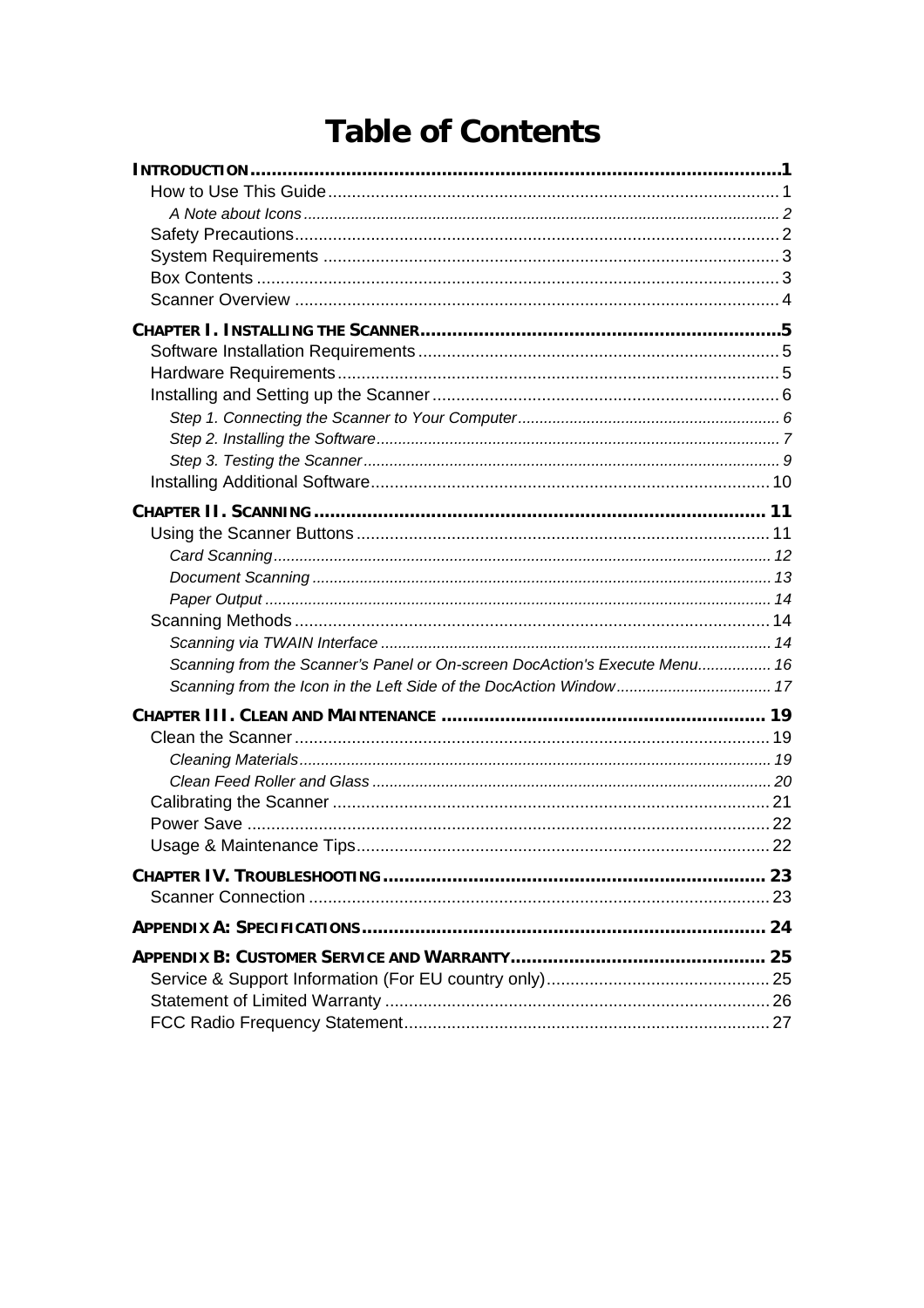# **Introduction**

<span id="page-3-0"></span>Thank you for choosing us as your scanner supplier. Your new scanner will improve the professionalism of your day-to-day computing tasks by allowing you to input images and electronic text into your computer system.

Like all of our products, your new scanner is thoroughly tested and backed by our reputation for unsurpassed dependability and customer satisfaction. We hope you will continue to turn to us for additional quality products as your computing needs and interests grow.

### **How to Use This Guide**

This User's Guide provides instructions and illustrations on how to install and operate your scanner. This guide assumes the user is familiar with Microsoft Windows. If this is not the case, we suggest you learn more about Microsoft Windows by referring to your Microsoft Windows manual before using your scanner.

The [Introduction](#page-3-0) section of this manual describes the box contents and minimum computer requirements to use this scanner. Before you start installing your scanner, check the box contents to make sure all parts are included. If any items are damaged or missing, please contact the vendor where you purchased your scanner or our customer service directly.

Chapter I describes how to install the scanner's software and connect the scanner to your computer. Note: The scanner connects to your computer through the Universal Serial Bus (USB). If your computer does not support USB technology, you will need to purchase a USB interface card to add USB capabilities to your computer, or buy and install USB connectors if your motherboard has USB capabilities. This guide assumes that your computer is USB-ready and has a free USB port.

Chapter II describes how to use your scanner.

Chapter III describes how to maintain and clean your scanner.

Chapter IV contains technical support information that can help you solve simple problems.

Appendix A contains the specifications of the scanner you purchased.

Appendix B contains our customer service, the limited warranty agreement and FCC statement concerning the product.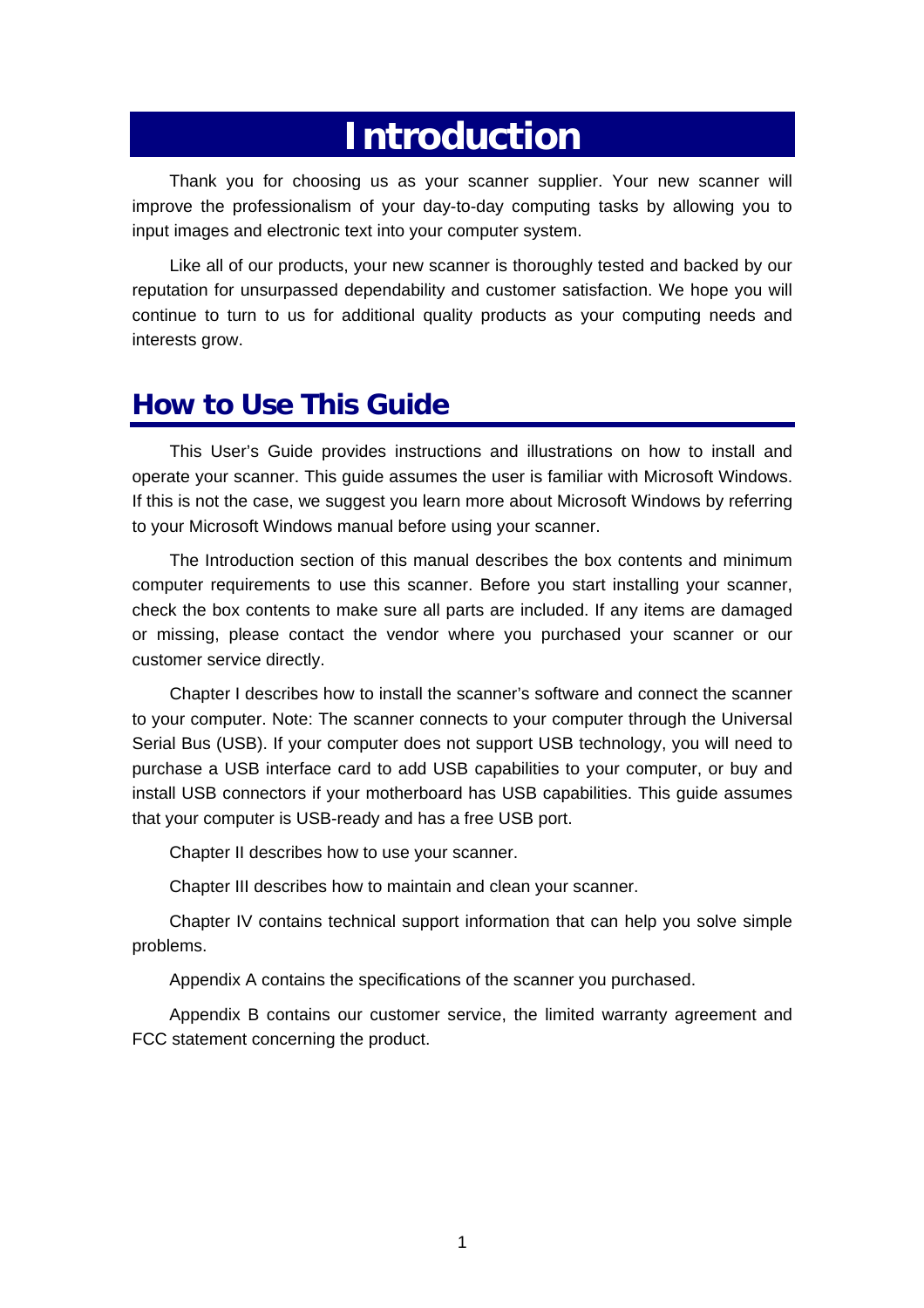#### <span id="page-4-0"></span>**A Note about Icons**

This guide uses the following icons to point out information that deserves special attention.



A procedure that must be followed carefully to prevent injury, or accidents.

Instructions that are important to remember and may prevent mistakes.



Optional tips for your reference.

# **Safety Precautions**

Before using this device, please read the following important information to eliminate or reduce any possibility of causing damage and personal injury.

- 1. Usage the product is for indoor use in dry locations. Moisture condensation may occur inside this device and cause malfunction under these conditions:
	- $\bullet$  when this device is moved directly from a cold to a warm location;
	- $\bullet$  after a cold room is heated;
	- $\bullet$  when this device is placed in a damp room.

To avoid the moisture condensation, you are recommended to follow these procedures:

- i. Seal this device in a plastic bag for it to adapt to room conditions.
- ii. Wait for 1-2 hours before removing this device from the bag.
- 2. Only use the AC adapter and USB cable provided with the scanner. Use of other cable may lead to malfunction.
- 3. Avoid using the scanner in a dusty environment. Dust particles and other foreign objects may damage the unit.
- 4. Do not subject the scanner to excessive vibration. It may damage the internal components.
- 5. Unplug this device if you do not need to use for a certain period of time, such as during night or long weekend, to avoid any risks of causing fire.
- 6. Do not attempt to disassemble the scanner. There is danger of electrical shock and opening your scanner will void your warranty.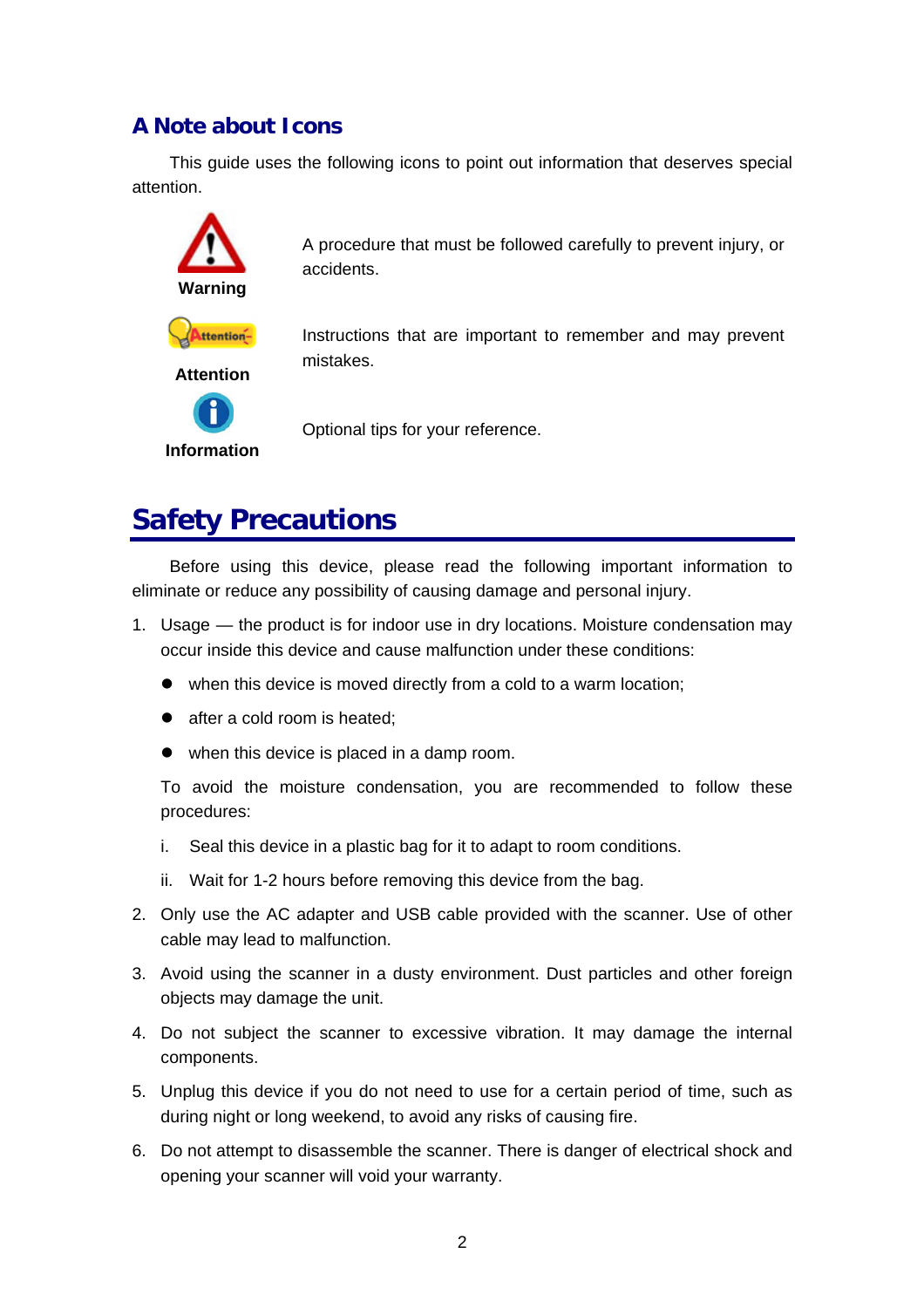# <span id="page-5-0"></span>**System Requirements[1](#page-5-1)**

- PC with Intel Pentium<sup>®</sup>IV 2GHz processor or compatible
- 512 MB RAM
- Available USB 2.0 port
- DVD-ROM Drive
- 800 MB Free Hard Disk Space (1GB Recommended)
- Operating System: Windows XP / Vista / 7 / 8 / 10

# **Box Contents[2](#page-5-2)**



- 1. Scanner
- 2. USB Cable
- 3. AC Adapter
- 4. Calibration Sheet
- 5. Soft, lint-free cloth
- 6. Memo Sticker
- 7. Quick Guide

 $\overline{a}$ 

8. Setup/Application DVD-ROM

<span id="page-5-1"></span><sup>1</sup> Higher requirements might be needed when scanning or editing a large quantity of image data. The system requirements here are only a guideline, as in general the better the computer (motherboard, processor, hard disk, RAM, video graphic card), the better the results.

<span id="page-5-2"></span>Save the box and packing materials in case you need to transport this scanner in the future. The product packaging can be recycled.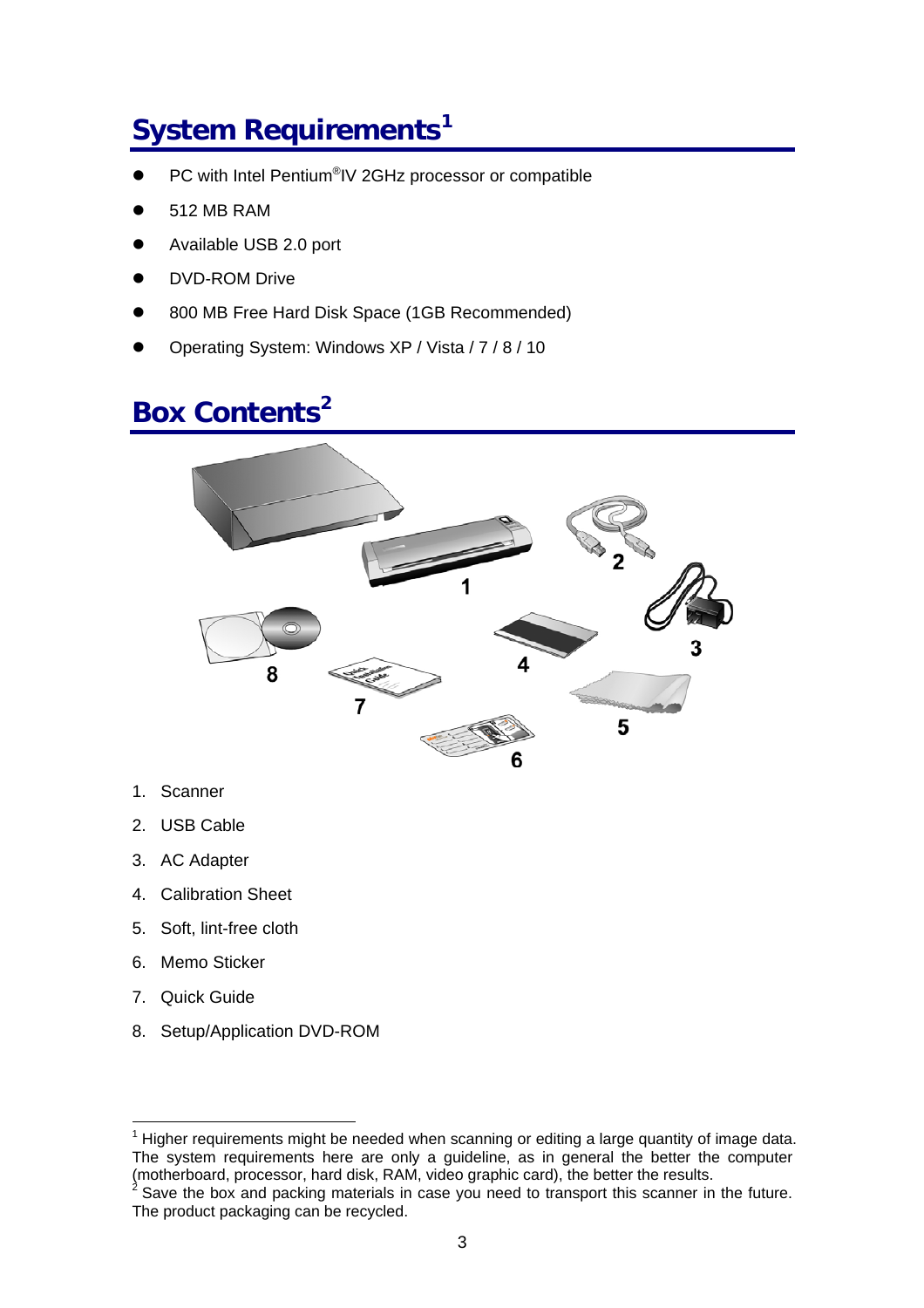### <span id="page-6-0"></span>**Scanner Overview**



- 1. **Power Receptor**: It connects the scanner to a standard AC power outlet by the included power adapter.
- 2. **USB Port**: It connects the scanner to a USB port on your computer by the included USB cable.
- 3. **Guide Paper Return**: Adjust the orientation cover up or down, you can choose the horizontal or vertical paper output as desired. (Please refer to "Paper Output" section of this manual and follow the instructions therein.)
- 4. **Function Number Display**: indicates the number of the predefined scanning task selected by the up or down button.
- 5. **Scan Button**: press to perform a predefined scanning task selected by the up or down button.
- 6. **Up Button**: press to move forward the scanning task number indicated in the function number display.
- 7. **Down Button**: press to move backward the scanning task number indicated in the function number display.
- 8. **Paper Width Slider**: Adjusts the paper width slider for the paper size you are using.
- 9. **Lead Into Bracket**: Open lead into bracket when using the scanner. Hold the document or card in place.
- 10. **Photo Sensor**: Induce the document or card you insert into the scanner, and you can feel the document being grabbed by the scanner.
- 11. **Power Switch**: Use this to turn the scanner ON or OFF.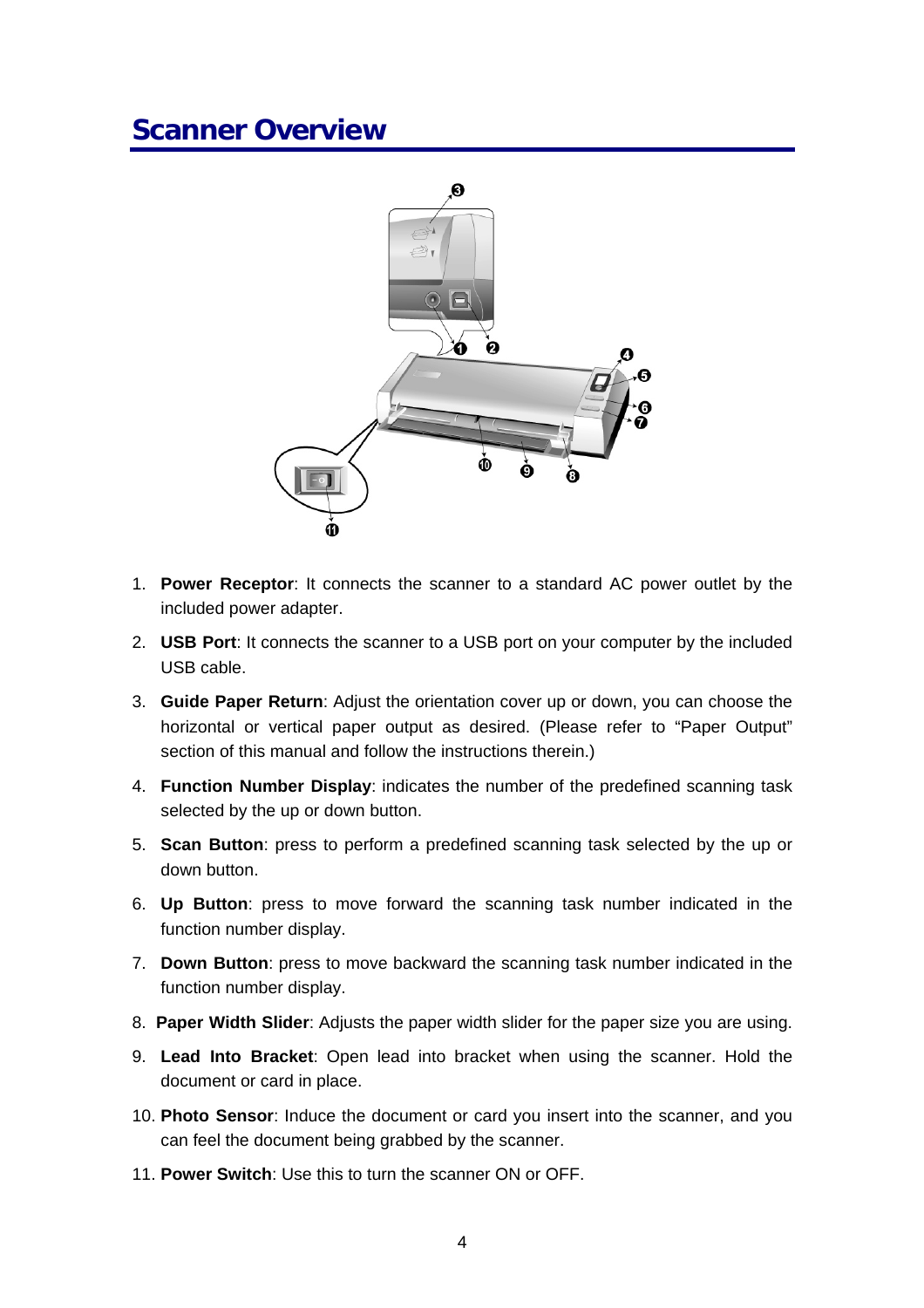# **Chapter I. Installing the Scanner**

<span id="page-7-0"></span>Before installing your scanner, please verify that you have all of the proper components. A list of the package contents is provided in the *Box Contents* section of this guide.

# **Software Installation Requirements**

Your scanner comes with the OCR software (ABBYY FineReader Sprint), business card recognition software (NewSoft Presto! BizCard), the scanner's driver and DocAction. All of these software applications use approximately 800 megabytes of hard disk space after they are installed on your computer. To ensure ample room for the installation, as well as for scanning and saving images, a minimum of 1 GB of hard disk space is recommended.

This USB scanner can only operate under the Microsoft Windows XP / Vista / 7 / 8 / 10 operating system.

### **Hardware Requirements**

This scanner connects to your computer through the Universal Serial Bus (USB), which supports hot swap. To determine whether your computer is USB-capable, you must check the rear of your PC to locate a USB jack that looks the same as the one pictured below. Note that on some computers, the USB port at the rear of the computer may be occupied and additional ports may be found on the monitor or keyboard. If you are having trouble in locating the USB port on your computer, please refer to the hardware manual that came with your computer.

Upon examination, you should find one or two rectangular USB ports, which usually appear as shown below.



If you do not find such USB ports on your computer, then you need to purchase a certified USB interface card to add USB capabilities to your computer.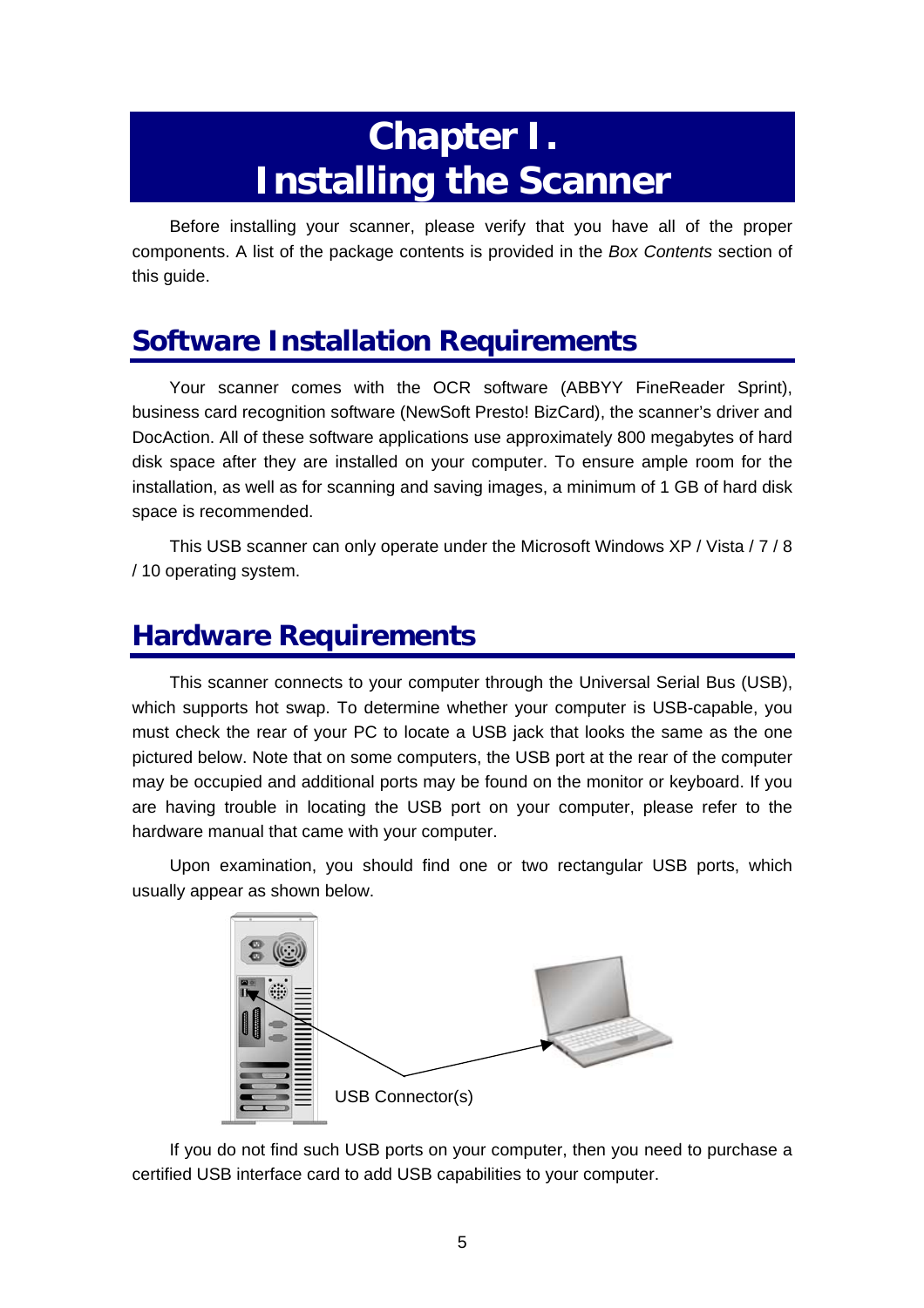# <span id="page-8-0"></span>**Installing and Setting up the Scanner**

Please follow the step-by-step procedures described below to install the Plustek scanner.

#### **Step 1. Connecting the Scanner to Your Computer**



Attention-**Attention** 

 $\overline{a}$ 

Please make sure the scanner is turned OFF before you plug or unplug the scanner power adapter.

- 1. Plug the AC adapter into the scanner's power receptor.
- 2. Plug the other end of the AC adapter into a standard AC power outlet.
- 3. Plug the square end of the included USB cable to the USB port of the scanner.
- 4. Plug the rectangular end of the USB cable to the USB port of your computer.
- 5. If you plan to connect your scanner to a USB hub<sup>[3](#page-8-1)</sup>, make sure that the hub is connected to the USB port in your computer. Next, connect the scanner to the USB hub.

<span id="page-8-1"></span> $3$  The USB hub is not included with the scanner. If using a hub, you are recommended to use a hub with its own external power adapter.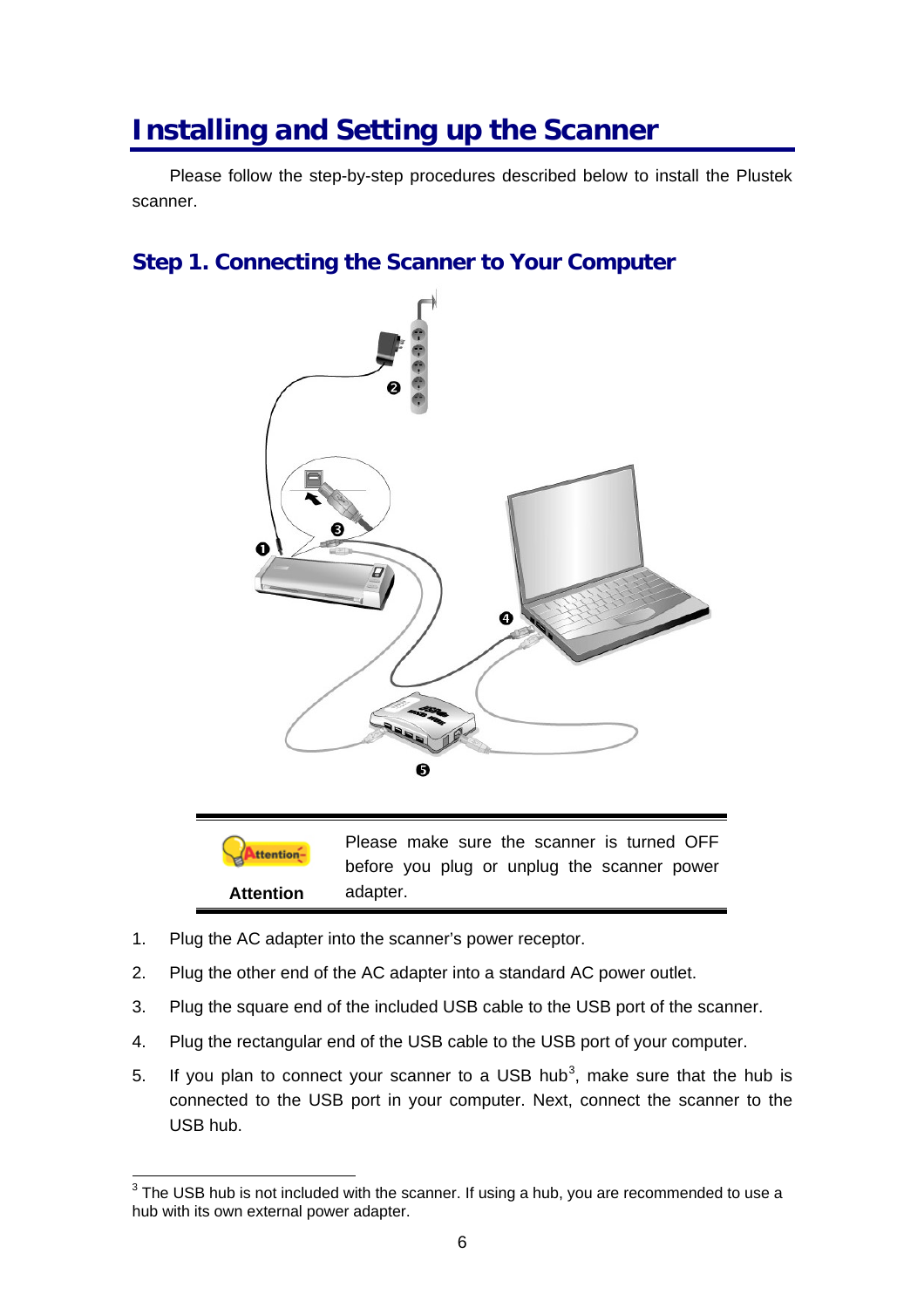#### <span id="page-9-0"></span>**Step 2. Installing the Software**

- 1. Switch on the scanner power from the side of the scanner.
- 2. If the USB components on your computer are functioning correctly, they will automatically detect the scanner causing the "Add New Hardware Wizard" or "Found New Hardware Wizard" to be launched.

Note: If your computer was off when you connected the scanner, the "Add New Hardware Wizard" message will be displayed when you turn the computer on and when Windows starts.

#### **3. For Windows XP:**

- a. Insert the Setup/Application DVD-ROM, included with your scanner, into your DVD-ROM drive.
- b. Select "Install The Software Automatically (Recommended)" and click on the "Next" button.
- c. Click on the "Next" button in the window that appears. Afterwards, please skip to procedure 8.

#### **4. For Windows Vista:**

- a. Select "Locate and install driver software (recommended)" when the "Found New Hardware" window is displayed.
- b. Click on the "Continue" button when the "User Account Control" dialog pops up.
- c. Insert the Setup/Application DVD-ROM, included with your scanner, into your DVD-ROM drive when the system prompts you "Insert the disc that came with your USB Scanner", and click on the "Next" button. Afterwards, please skip to procedure 7.

#### **5. For Windows 7:**

#### When the Setup/Application DVD is for several scanner models

- a. Insert the Setup/Application DVD-ROM, included with your scanner, into your DVD-ROM drive. Click Run install.exe in the "AutoPlay" window.
- b. Click on the "Yes" button if the "User Account Control" dialog pops up. Follow the instructions in the pop-up installation message.
- c. In the "Device Manager" window, right-click on this scanner under "Other devices" and select "Update Driver Software" from the pop-up menu. Click "Browse my computer for driver software" in the window that appears, and click the "Browse" button.
- d. In the "Browse For Folder" window, select the folder or the DVD-ROM drive that contains this scanner driver and click the "OK" button to return to the previous screen. Click the "Next" button and click "Install this driver software anyway" if the "Windows Security" window appears. Afterwards, please skip to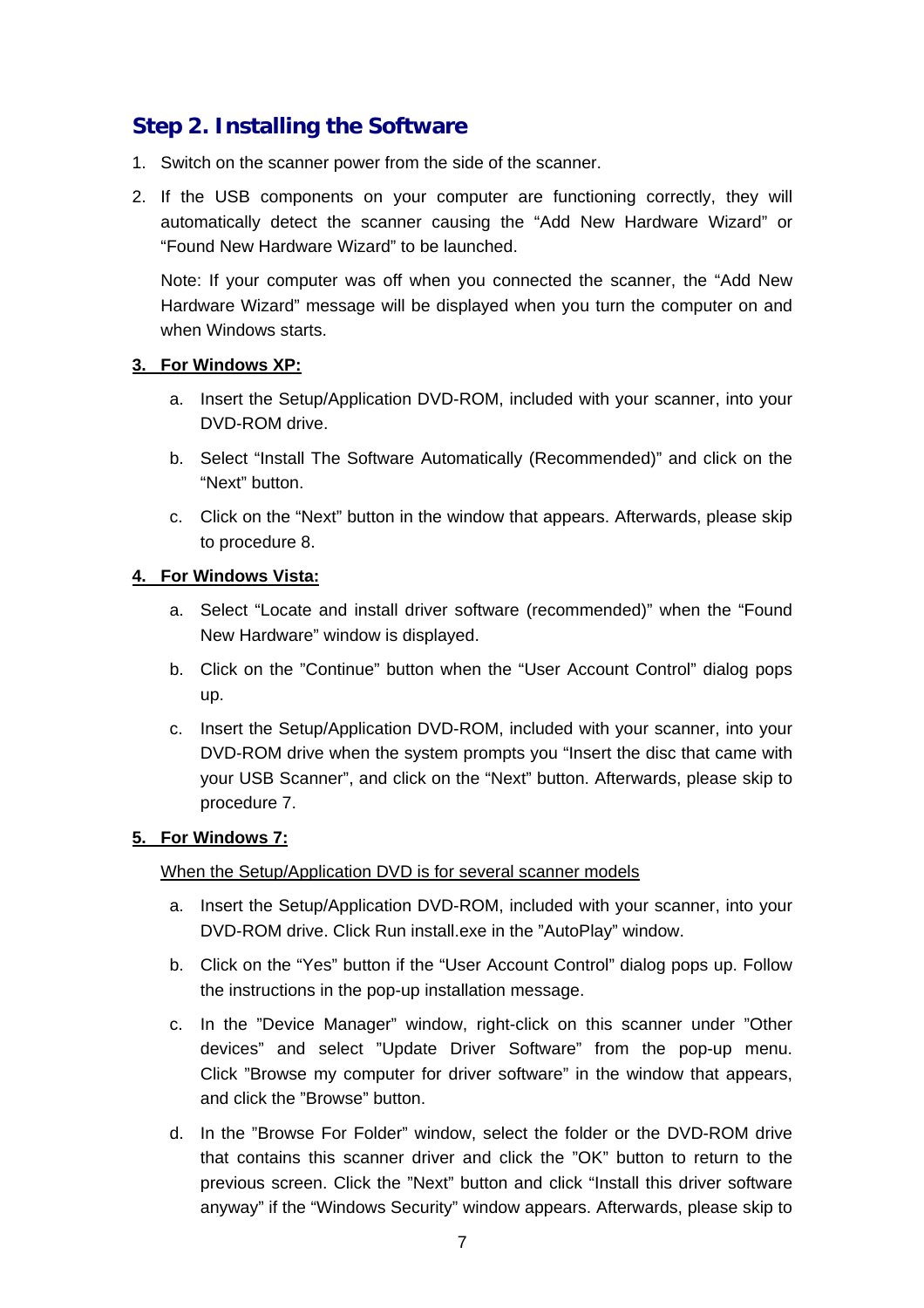procedure 9.

#### When the Setup/Application DVD is for one scanner model

- a. Insert the Setup/Application DVD-ROM, included with your scanner, into your DVD-ROM drive. Click Run install.exe in the "AutoPlay" window.
- b. Click on the "Yes" button if the "User Account Control" dialog pops up. Afterwards, please skip to procedure 9.

#### **6. For Windows 8 & Windows 10:**

- a. Insert the Setup/Application DVD-ROM, included with your scanner, into your DVD-ROM drive. Click on the pop-up notification, then click "Run install.exe" in the pop-up window. If you miss the pop-up notification, please eject and reinsert the Setup/Application DVD-ROM.
- b. Click on the "Yes" button if the "User Account Control" dialog pops up. Afterwards, please skip to procedure 9.
- 7. During the installation process, you might be prompted by a message "Windows can't verify the publisher of this driver software". Please ignore it, and click on "Install this driver software anyway" to continue the installation.
- 8. When the system completes the installation, click on the "Finish" button.
- 9. Follow the on-screen instructions to install all software that your new USB scanner requires. If the pop-up wizard window appears click "Next", and click "Install this driver software anyway" in the "Windows Security" window then click "Finish" in the wizard window.
- 10. After the software is installed, you will be prompted to perform the scanner calibration.
- 11. Please push up the cover of the Guide Paper Return. Insert the special calibration sheet, included with the scanner, face up into the page feed slot of the scanner.



- 12. Follow the on-screen instructions to complete the scanner calibration.
- 13. After the installation is complete, close all open applications and click the "Finish" button to restart your computer.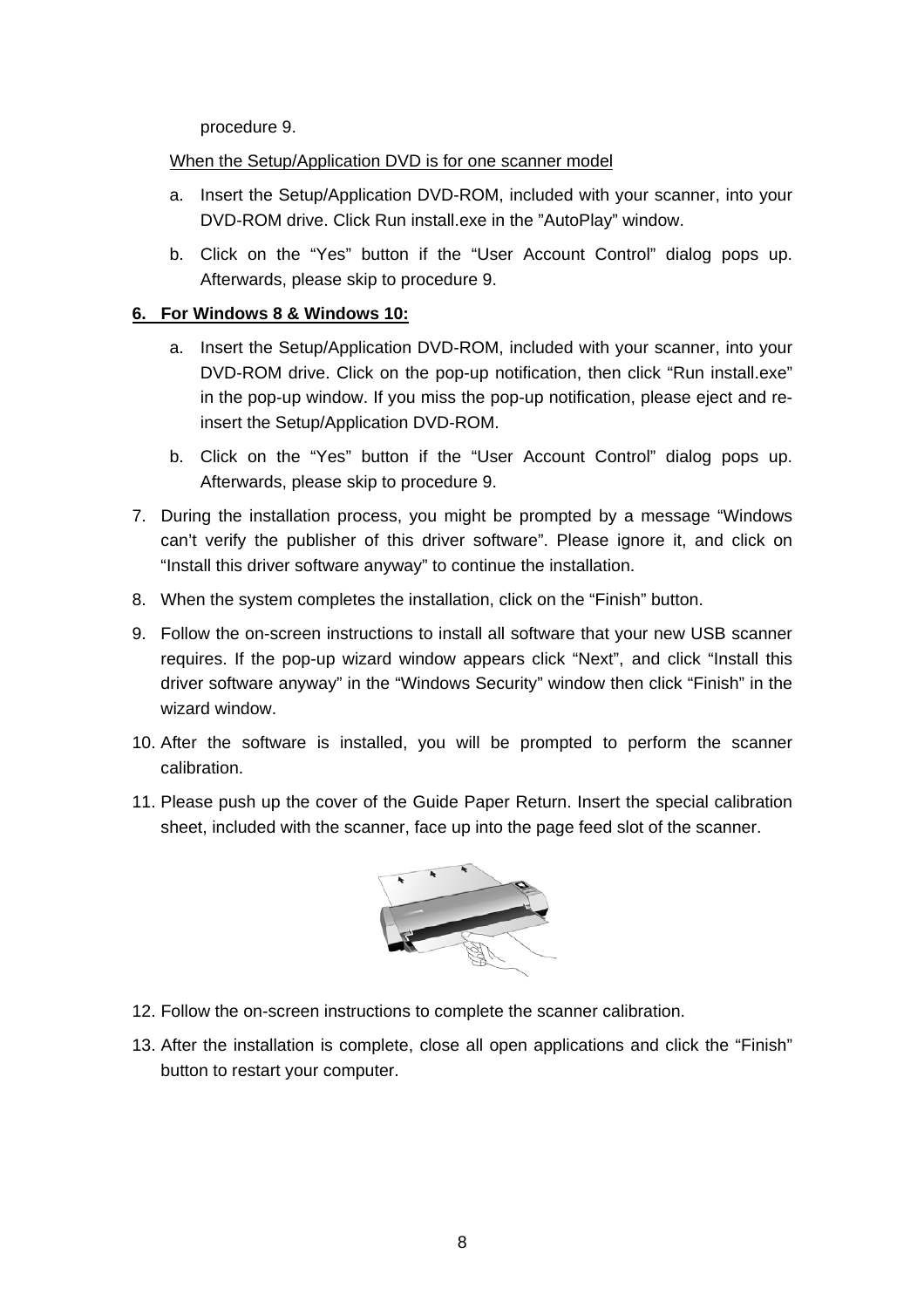<span id="page-11-0"></span>

| <b>ttention</b>  | Alternatively you may also use any plain<br>white sheet of paper sized in Letter/A4<br>instead; however, the calibration effect may<br>be less good than the special calibration<br>sheet.          |
|------------------|-----------------------------------------------------------------------------------------------------------------------------------------------------------------------------------------------------|
| <b>Attention</b> | Save the Setup/Application DVD in case you<br>need to reinstall the driver and software in<br>the future.<br>Save the Calibration Sheet in case you need<br>to calibrate the scanner in the future. |

#### **Step 3. Testing the Scanner**

The following test procedure checks to see if the scanner is properly functioning with your computer and the scanning software. Before testing your scanner, double check to make sure that all connections are securely fastened.

#### **To properly test your scanner, please perform the following steps:**

1. Vertically load the business cards, insert the card toward the center of the scanner until the card being grabbed by the scanner.



- 2. Click the Windows **Start** button to launch **Presto! BizCard**. (For Windows 8.1 users: Point your mouse cursor to the upper or lower right corner of your screen to open the **Charm** bar. Click on the **Start** charm, then click on the downwards arrow button in the lower left corner of the screen. The **Apps** screen will be shown. Move your cursor to the right edge of the screen to scroll right until you find **Presto! BizCard**, and then click on **Presto! BizCard**.)
- 3. (If you have only one scanner connected with your computer, please skip to Step 4.)

 From the **File** menu, click **Select Scanner**. In the window that opens, choose this scanner and then click the **OK** button to set this scanner as the default scanning source.

- 4. Within Presto! BizCard, click **File** > **Scan with TWAIN user interface**.
- 5. Select **Sheet Feeder (Front Side)** as the Scan Type within the TWAIN window.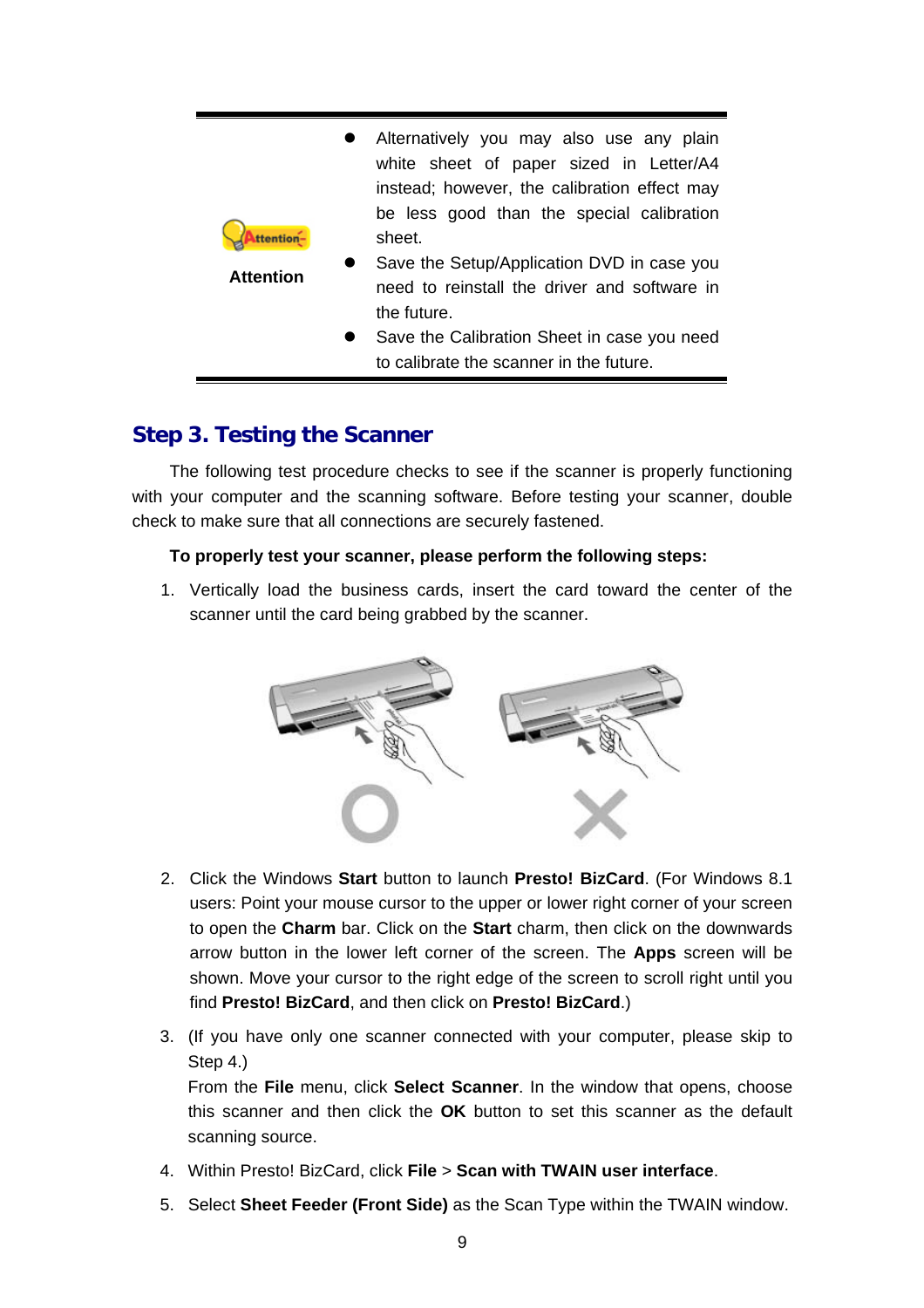Adjust the scanning settings (**Paper Size**: **Automatic Size**, **Resolution**: **300**).

- <span id="page-12-0"></span>6. Click the **Scan** button.
- 7. If an image appears on your screen, your scanner is working properly.

# **Installing Additional Software**

Your scanner is TWAIN compliant and functions with virtually any available TWAIN compatible software. If you purchase additional software to be used with your scanner, please make sure that it conforms to the TWAIN standard.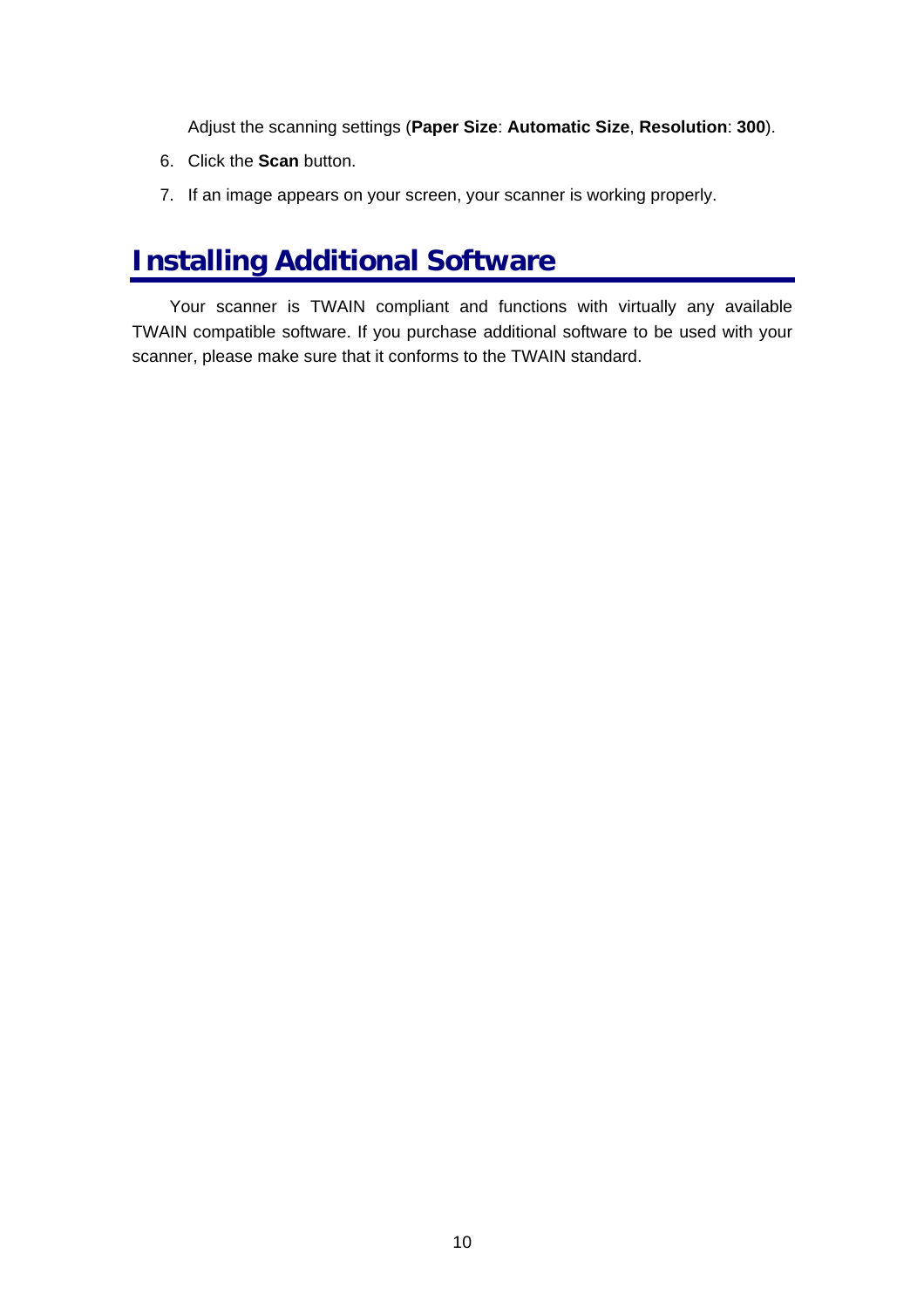# **Chapter II. Scanning**

<span id="page-13-0"></span>Your scanner needs to be driven by certain type of software program. Since all documents or images (whether text or pictures) that are acquired from the scanner are treated by your computer as images, most scanning will probably be done from an image-editing program where you can view, edit, save and output the scanned images. An image-editing program has been bundled for your scanner on the included Setup/Application DVD-ROM. It will allow you to alter and correct any scanned images by using a variety of filters, tools and effects.

What about scanning text documents and editing them in a word processor? This is the role of Optical Character Recognition (OCR) software. OCR software converts the image files that are created from scanning text documents into text files that can be viewed, edited and saved by word processors. An OCR program has also been bundled on the included Setup/Application DVD-ROM, and if you wish to use the scanner in this way you should install the OCR software that is included.

The DocAction program, seamlessly integrating the operation of your scanner with your computer and other peripherals, provides a quick and convenient way to perform various scanning functions. With DocAction, you do not need to adjust settings every time you scan. Simply press any button on the scanner's front panel or click any scanning menu item of DocAction on the screen. The scanner starts to scan your paper documents and transfer them to your assigned destination. The destination can be a printer, your e-mail program, files on your disk drives, an image-editing program, etc.

Please refer to the online help of each program to guide you through any questions you may have while scanning within that program.

# **Using the Scanner Buttons**

Your scanner is equipped with buttons designed to make your scanning experience more convenient and efficient.

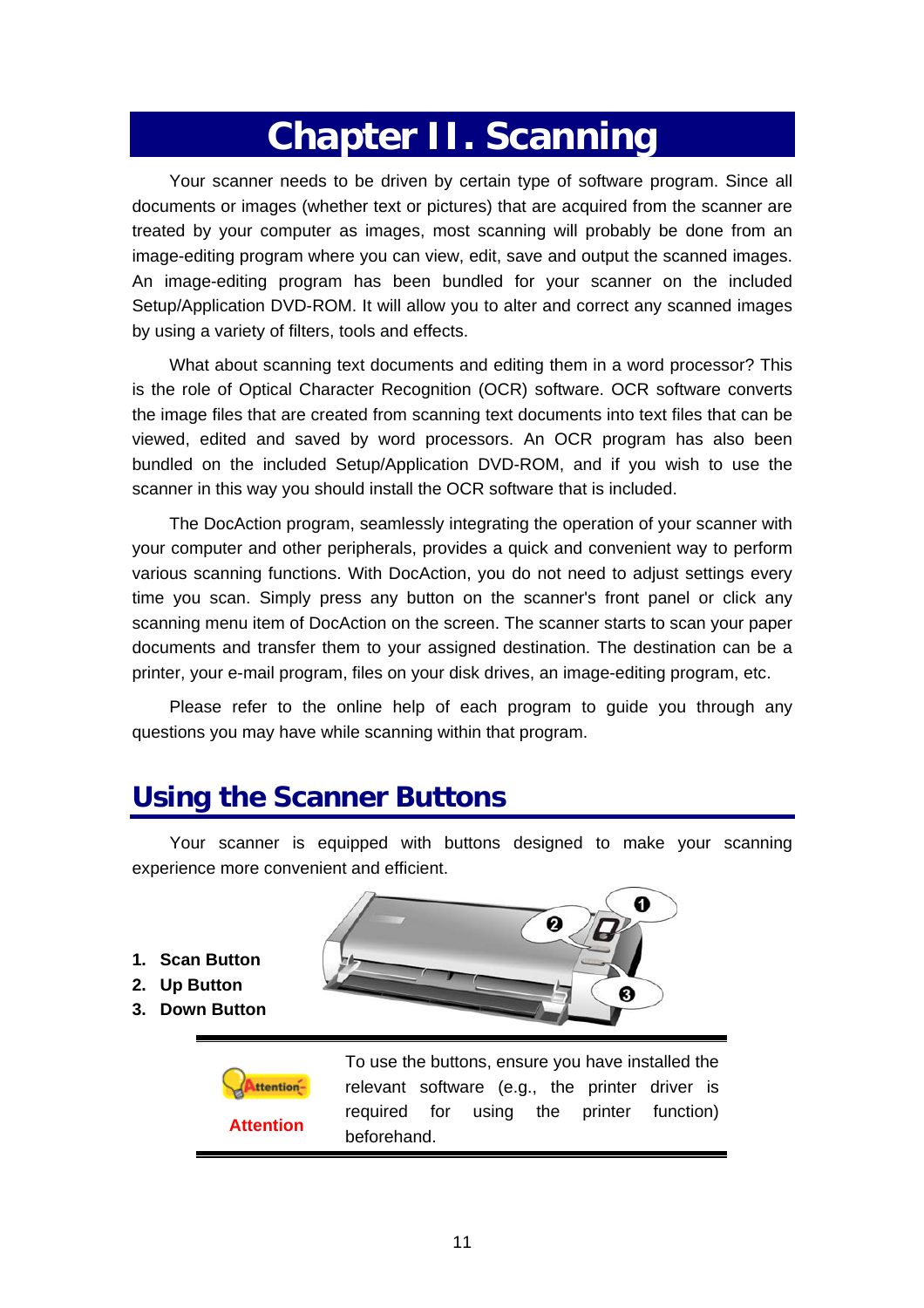#### <span id="page-14-0"></span>**Card Scanning**

This is the special design for plastic card scan. Besides documents, you can insert up to 1.2 mm thickness plastic card for scanning. Plastic cards include: emboss/credit card, driver license, ID card, medic-care or any membership cards.

#### **Plastic card scanning**

The plastic card can be embossed credit card, driver license, ID card, insurance card, medic-care card or any membership card. Make sure to load the embossed face of the embossed card face up into the scanner.

To scan the plastic card, please follow the steps:

1. Please change the button setting from the DocAction window, and then vertically load the plastic cards, insert the card toward the center of the scanner until the card being grabbed by the scanner.



2. Press the Up/Down function button continually until the Function Number Display shows the number are you wanted.

|                    | It's optional for you to write down the<br>customized button number settings on the<br>included memo sticker and place this memo<br>anywhere on the scanner. |
|--------------------|--------------------------------------------------------------------------------------------------------------------------------------------------------------|
| <b>Information</b> | When you use this scanner next time, you<br>can view your memo if you write down the<br>customized button number settings on the<br>memo sticker.            |

- 3. Press the Scan Button. The scanning starts immediately.
- 4. If you have the "Continuous scan" option checked, insert another card until you have scanned all.
- 5. When the scan completes, the scanned images will be saved to the defined file path as separate image files and sent to the assigned post-processing software. (e.g. File, Program, PDF, OCR, E-mail, or Printer).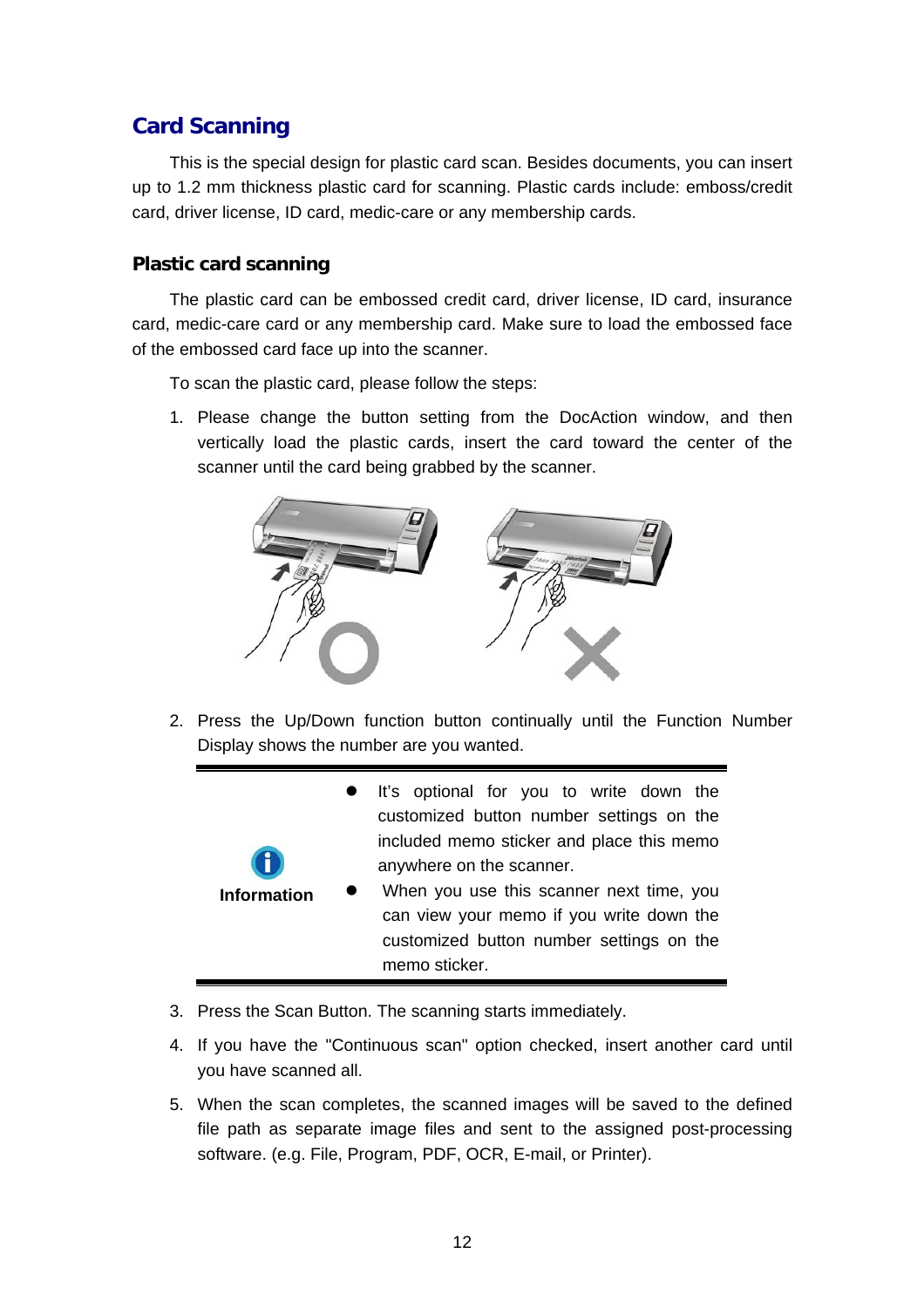#### <span id="page-15-0"></span>**Business card scanning**

To scan the business card, please follow the steps:

1. Please change the button setting from the DocAction window, and then vertically load the business cards, insert the card toward the center of the scanner until the card being grabbed by the scanner.



2. The steps 2 to 5 please refer to the same steps of the "Plastic card scanning".

#### **Document Scanning**

Actually, document scanning is similar with the card scanning, however, we'll describe the steps simply for you:

1. Please change the button setting from the DocAction window, insert the document or image toward the center of the scanner until the document or image being grabbed by the scanner.



2. The steps 2 to 5 please refer to the same steps of the "Plastic card scanning".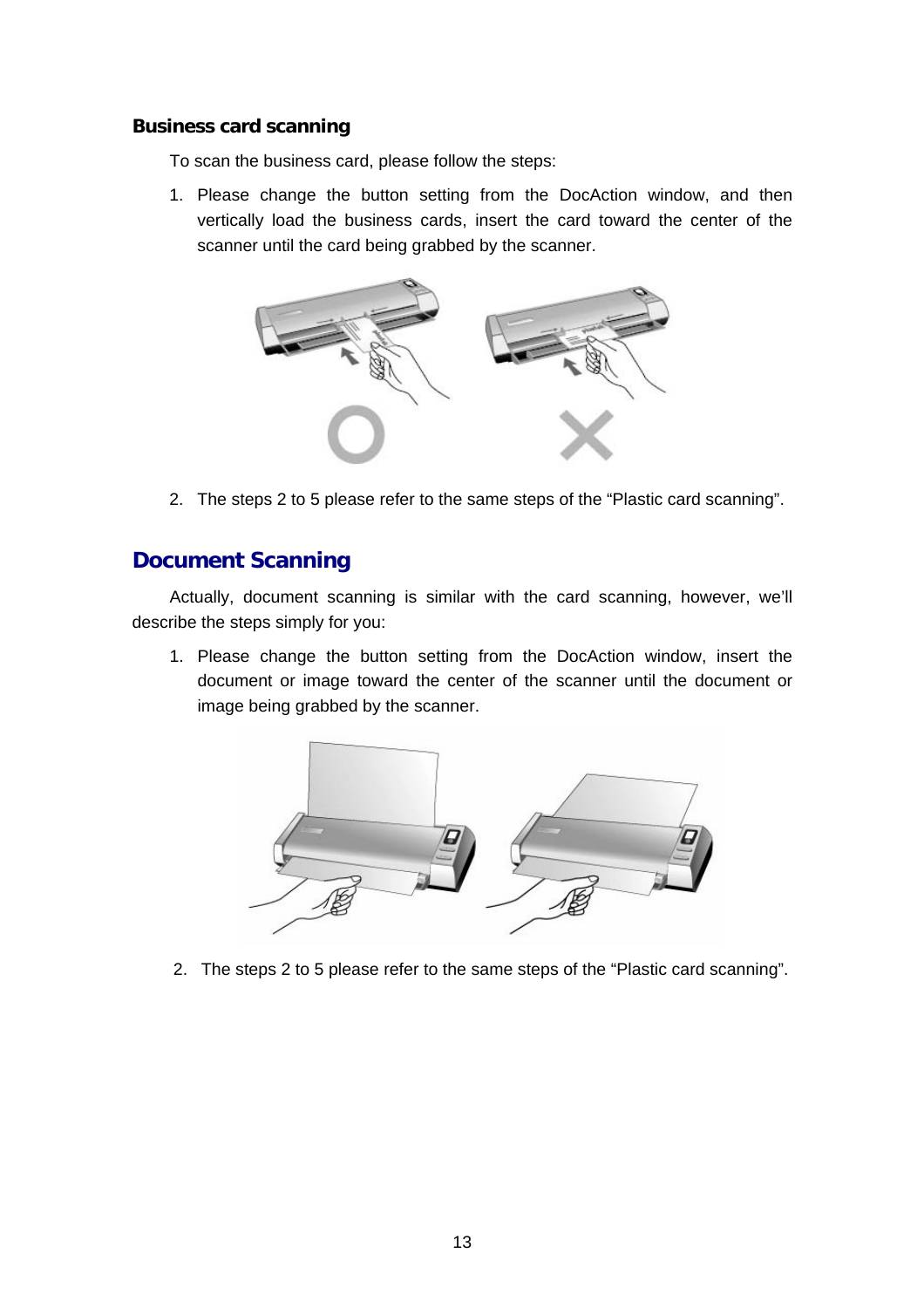#### <span id="page-16-0"></span>**Paper Output**

The scanner has offered a unique and compact paper output design, horizontal and vertical output; this compact design can easy to place the scanner in a narrow or corner spot. Make the scanning process more friendly and enjoyable!



- a. Horizontal output is suitable for thick pages and calibration sheet.
- b. Vertical output is suitable for the general document and image.

### **Scanning Methods**

There are 3 different ways to operate the scanner:

- 1. By acquiring images from the scanner through our TWAIN interface within any TWAIN-compliant application programs.
- 2. By scanning from the buttons on the scanner front panel
- 3. By scanning from DocAction's Execute menu on the screen.
- 4. By scanning from the icon in the left side of the DocAction window.

The TWAIN interface and DocAction software is automatically installed to your system along with the scanner driver.



#### **Scanning via TWAIN Interface**

The TWAIN program is a very important piece of software that comes with your scanner. This program acts as an interface between the scanner hardware and the image-editing software you are using to view and edit images. The TWAIN program allows you to adjust a number of settings to define the quality of the scanned image.

The following describes how you may use our bundled business card recognition software (NewSoft Presto! BizCard) to scan via TWAIN interface. When you get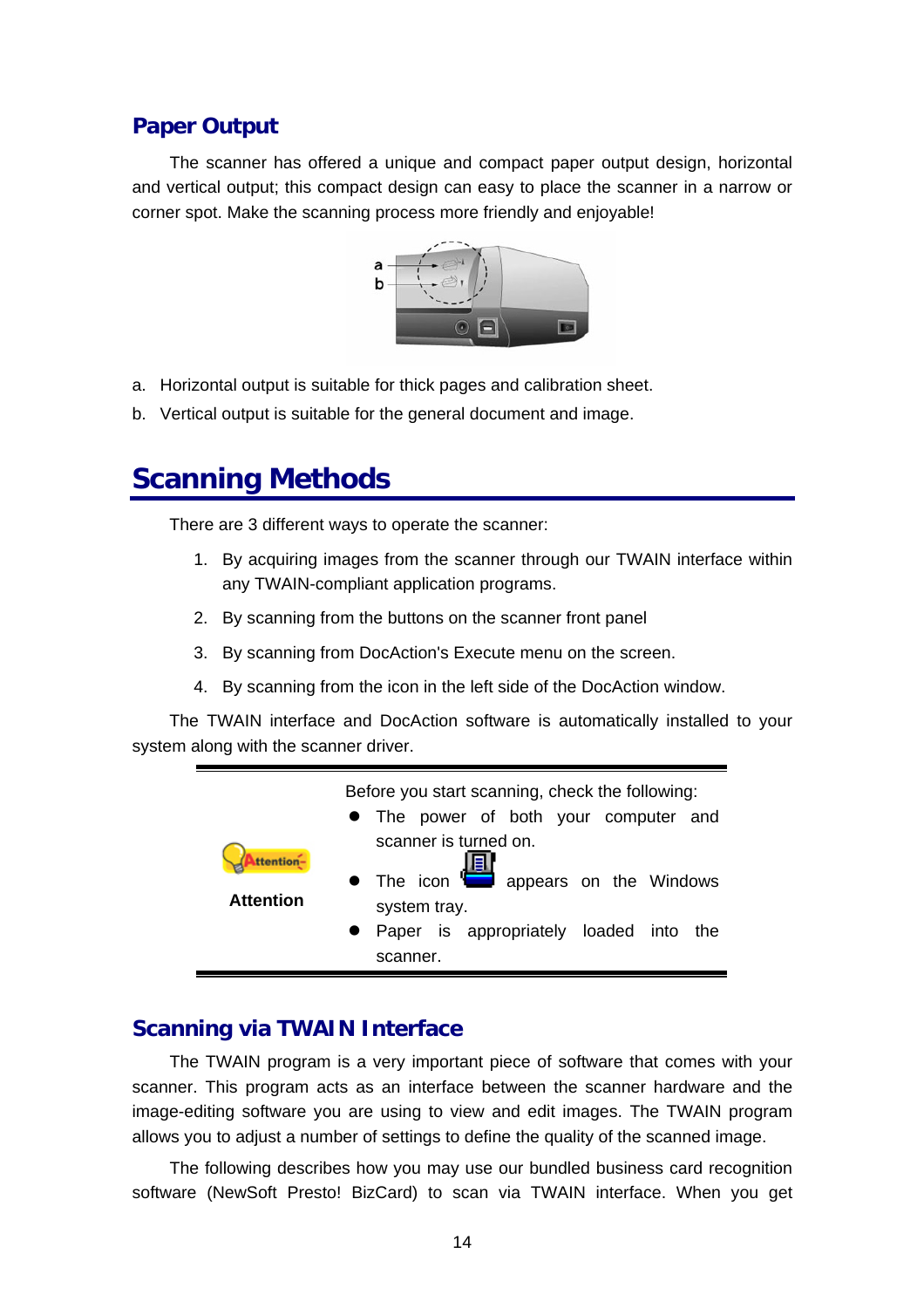familiar with the scanning, you may alternatively use other TWAIN compatible scanning program or image-editing application to do your scanning projects.

#### **Scan within NewSoft Presto! BizCard:**

1. Click the Windows **Start** button to launch **Presto! BizCard**. (For Windows 8.1 users: Point your mouse cursor to the upper or lower right corner of your screen to open the **Charm** bar. Click on the **Start** charm, then click on the downwards arrow button in the lower left corner of the screen. The **Apps** screen will be shown. Move your cursor to the right edge of the screen to scroll right until you find **Presto! BizCard**, and then click on **Presto! BizCard**.)



- 2. Within Presto! BizCard, click **File** > **Scan with TWAIN user interface**.
- 3. In the TWAIN window that opens, select **Sheet Feeder (Front Side)** as the Scan Type if you want to scan single-sided documents, or select **Sheet Feeder (Duplex)** to scan double-sided documents.

| Profile:                                                 |            | Save<br>$\blacktriangledown$ | Manage    |
|----------------------------------------------------------|------------|------------------------------|-----------|
| Main<br><b>an</b><br>Advanced   Preferences   About      |            |                              |           |
| Scan Type: Sheet Feeder (Duplex)<br>$\blacktriangledown$ |            |                              |           |
| Individual Settings                                      |            |                              |           |
| <b>V</b> Merge Pages ■ Split                             |            |                              |           |
| C Horizontally <sup>C</sup> Vertically                   |            |                              |           |
| Manual Merging Adjustment<br>п                           |            |                              |           |
|                                                          |            |                              |           |
| Page Size: Automatic Size                                |            |                              |           |
| Scan Mode: 24-bit Color<br>▼                             |            |                              |           |
| Document Type: Photo & Text                              |            |                              |           |
| 200                                                      |            |                              |           |
| Resolution: 200                                          |            |                              |           |
| 15<br>Brightness: 4                                      |            |                              |           |
| 35<br>Contrast: 4<br>▸│                                  |            |                              |           |
|                                                          |            |                              |           |
| Page Settings:<br>Ⅳ Auto Crop<br>Auto Rotate             |            |                              |           |
| Multi-Crop<br>$\overline{\mathbf{v}}$ Auto Density       |            |                              |           |
| <b>▽</b> Auto Deskew<br>Auto Brightness                  |            |                              |           |
| Rotate: None, Inverse: Off                               |            |                              |           |
| Flip Horizontally: Off, Flip                             |            |                              |           |
| Vertically: Off<br>Configure                             | Front Side |                              | Rear Side |
|                                                          |            |                              |           |
| Preview<br>Exit<br>Scan<br>Help                          |            |                              |           |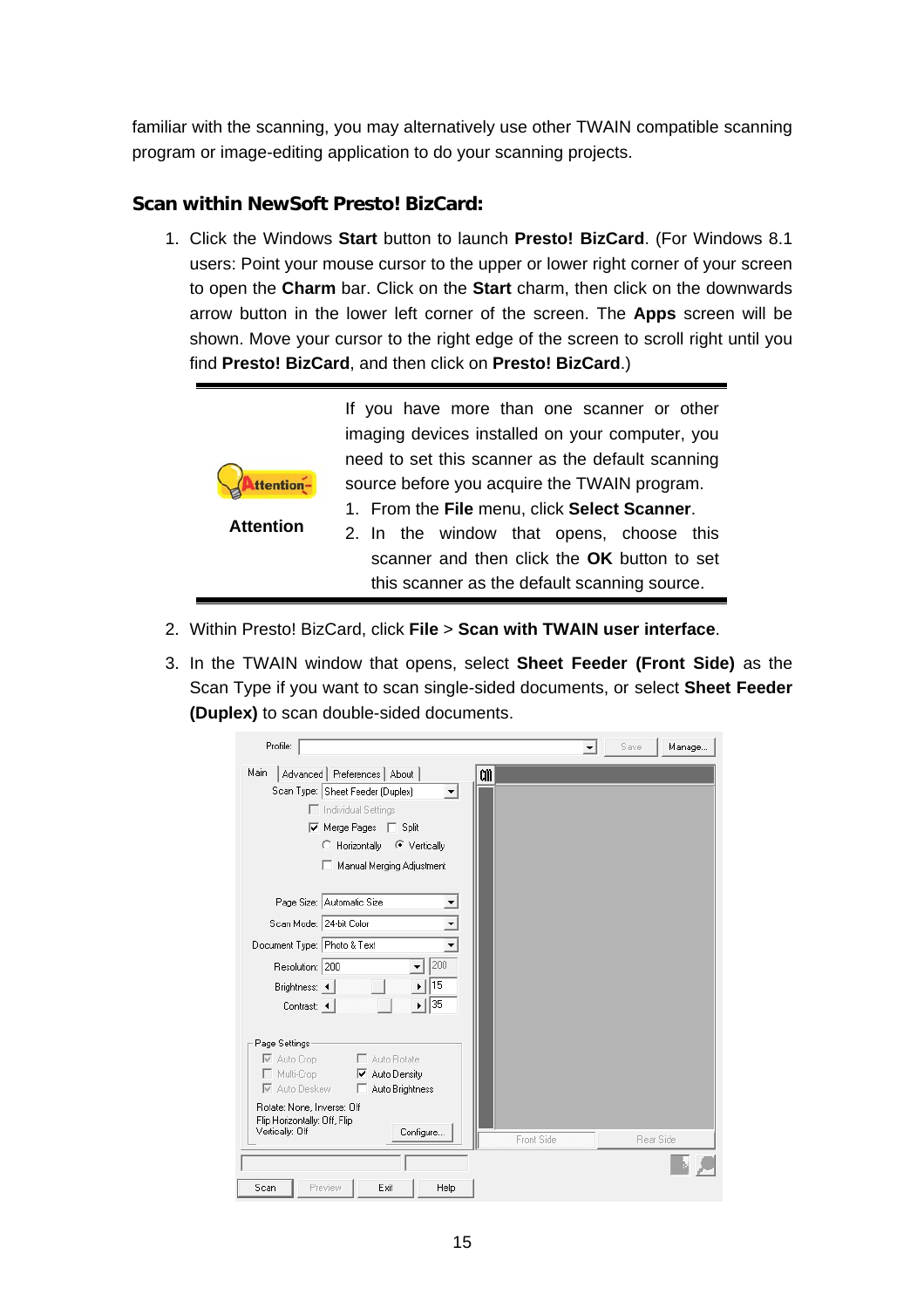- <span id="page-18-0"></span>4. Adjust the scanning settings (Paper Size: Automatic Size, Resolution: 300). For **Sheet Feeder (Duplex)** scan, you can tailor settings individually for front and rear sides of the business cards. Click **Front Side** button to adjust the scanning settings of front side and then click **Rear Side** button to adjust the scanning settings of rear side.
- 5. Load one business card.
- 6. Click the **Scan** button.
- 7. The scanned images are displayed in the Presto! BizCard main window, and you may proceed OCR to convert images into editable text formats.

Click the **Help** button within the TWAIN window for more information about the settings.

#### **Scanning from the Scanner's Panel or On-screen DocAction's Execute Menu**

The settings for the button on the scanner's panel are configured through DocAction. DocAction offers you quick access to the most frequently-used scanning functions. They are especially useful when you need to repeatedly scan with the same settings and send images to the same destination.

The button on the scanner panel will be used in this guide to demonstrate the scanner operations. You may also use DocAction's on-screen Execute menu to perform the same scanning tasks.

#### **Configure Button Settings**

Within the "Button Configuration" window, you can find a row of icons running through the left side of the window. Each icon represents a scanning task, and the number underneath corresponds to the function number displayed on the scanner front panel. Nine frequently-used scanning tasks are pre-configured for your convenience to start scanning immediately. You may, however, customize the settings of every nine tasks to best meet your needs and preferences. Follow the steps described below:

- 1. Do one of the following to open the Button Configuration window:
	- Double-click the DocAction icon in the Windows system tray.
	- **EV** Right-click the DocAction icon **in the Windows system tray, and then** choose **Button Configuration…** in the pop-up menu that opens.
- 2. Select a task number by clicking on the icon.
- 3. Select the desired function from the drop-down list of Button Template and adjust button settings.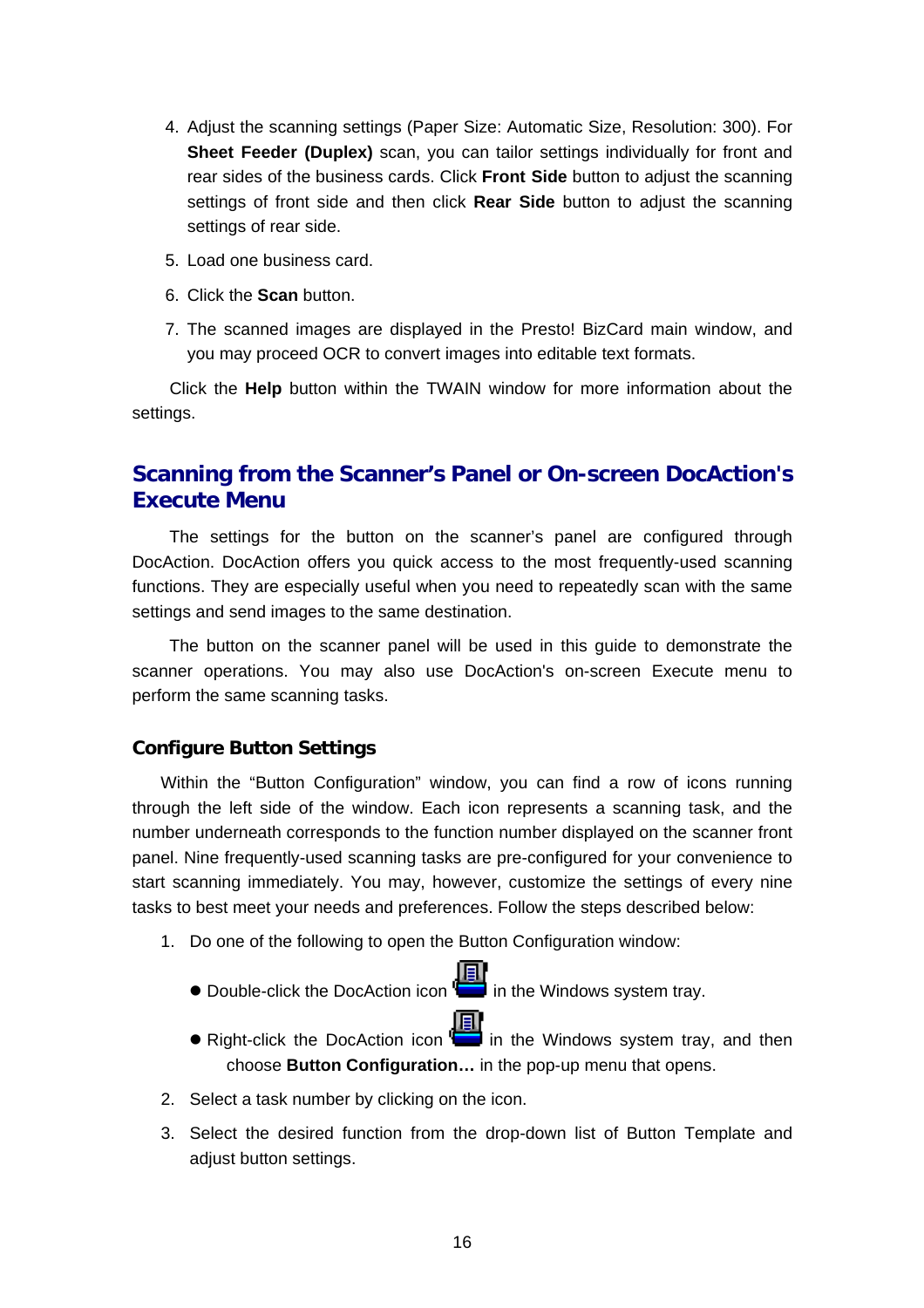<span id="page-19-0"></span>

It's optional for you to write down the customized button number settings on the included memo label and place this memo anywhere on the scanner.

Click the **Help** button within the Button Configuration window for more information about the settings.

#### **View Button Settings**

There are three ways to view the button settings:

- **Double-click the icon in the Windows system tray. •** Double-click the icon **in the Windows system tray.**
- 凬  $\bullet$  Right-click the icon  $\bullet$  in the Windows system tray, and then choose **Button Configuration…** in the pop-up menu that opens.
- View your memo if you write down the customized button number settings on the memo label.

#### **Scan from the Scanner Buttons**

- 1. Insert the document face up into the scanner. Adjust the paper width slider for the paper size you are using.
- 2. Check current button settings by viewing the memo label or the Button Configuration window. If needed, you may also modify settings to meet your current needs. (Refer to "View Button Settings" and "Configure Button Settings" for more information.)
- 3. Press the UP or DOWN button to select the desired task.
- 4. Press the **Scan** button.
- 5. The scanner starts to scan immediately and carry out the corresponding action according to settings you have set up in the Button Configuration window.



#### **Scanning from the Icon in the Left Side of the DocAction Window**

You can perform scanning task by double-clicking the icon in the left side of the DocAction window. Follow the steps described below: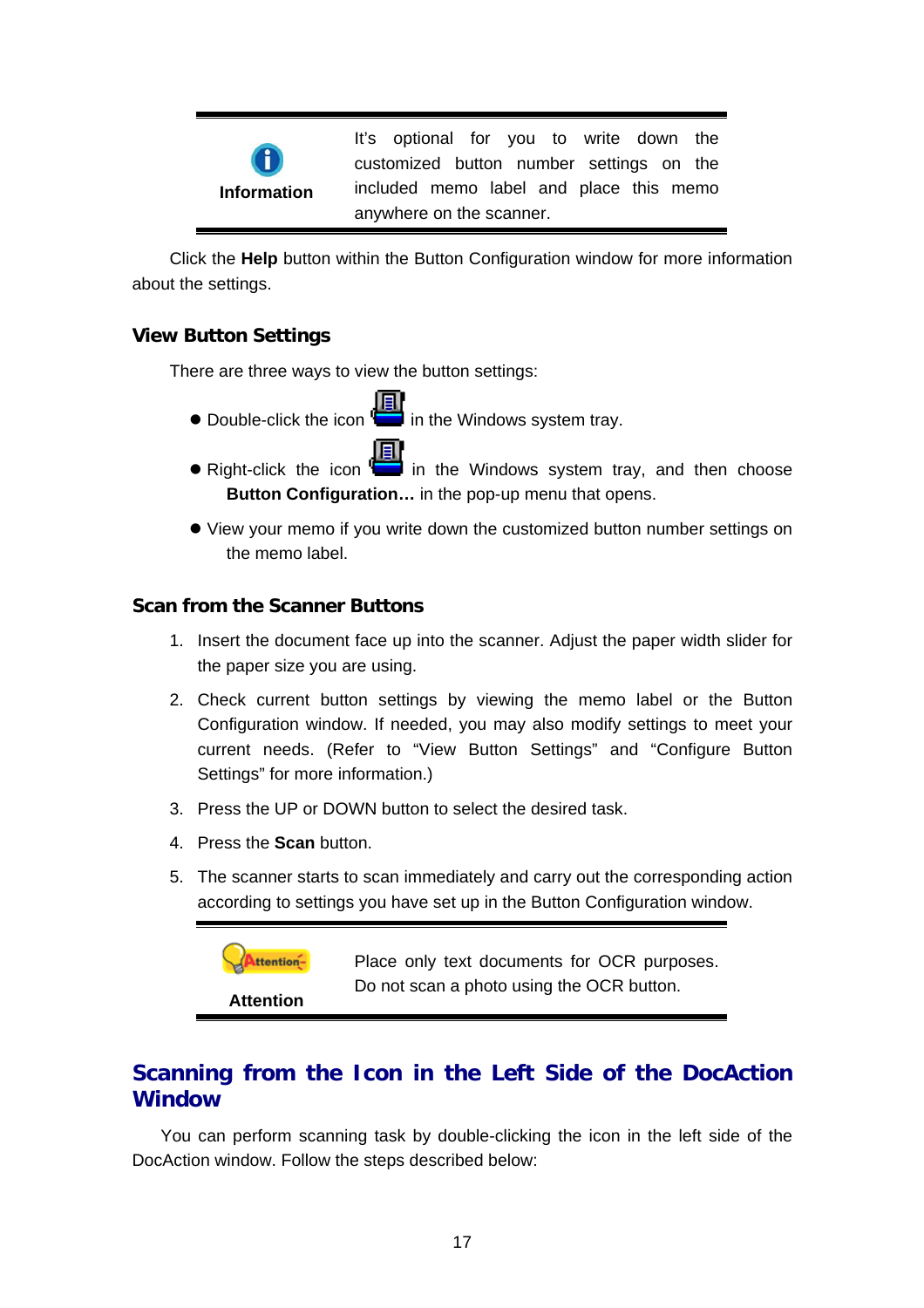- 1. Insert the document face up into the scanner. Adjust the paper width slider for the paper size you are using.
- 2. Check current button settings by viewing the Button Configuration window. If needed, you may also modify settings to meet your current needs.
- 3. Double-clicking the desired icon in the left side of the DocAction window.

The scanner starts to scan immediately and carry out the corresponding action according to settings you have set up in the Button Configuration window.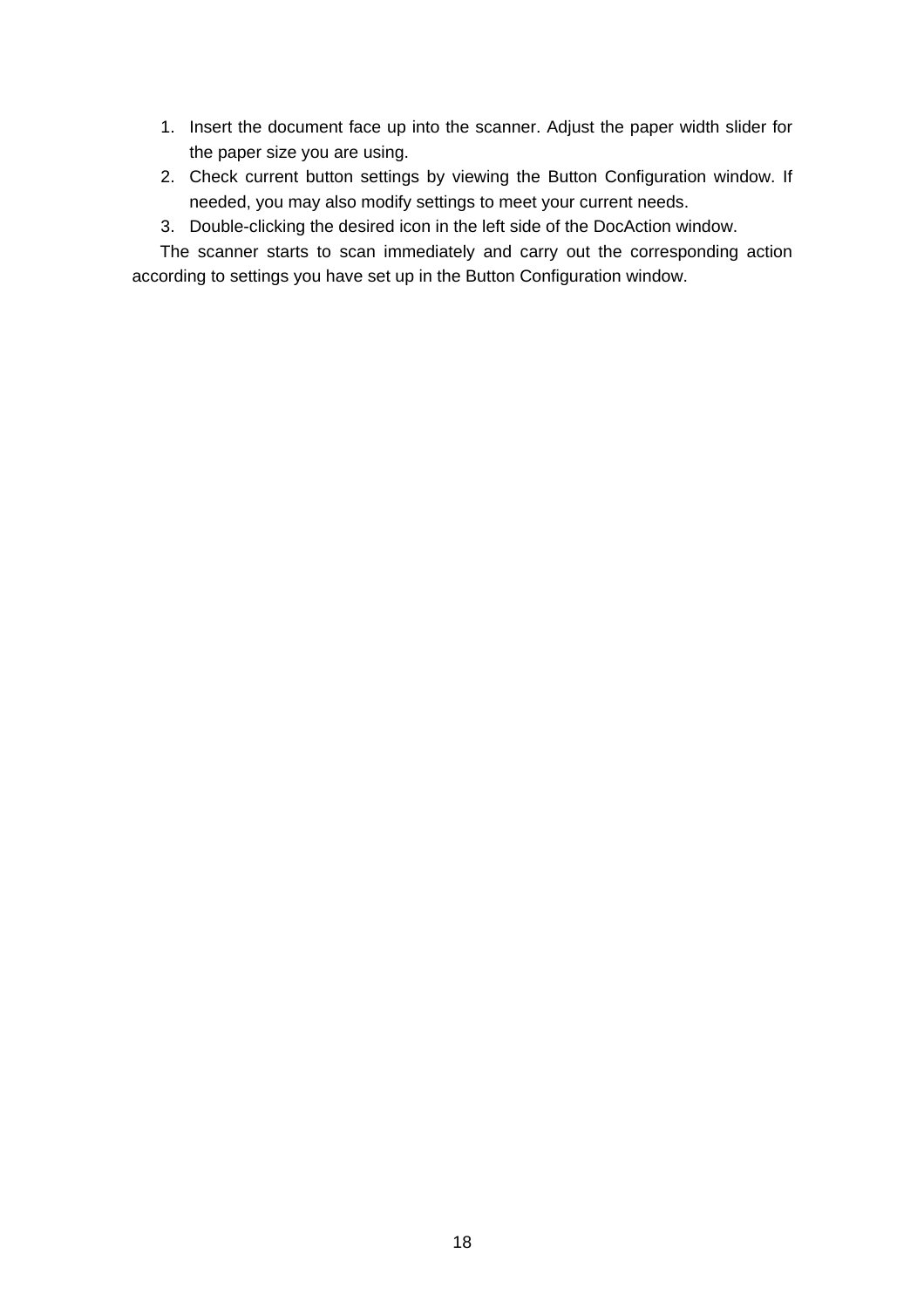# **Chapter III. Clean and Maintenance**

<span id="page-21-0"></span>Your scanner is designed to be maintenance-free. However, constant care and maintenance can keep your scanner working smoothly.

# **Clean the Scanner**

Paper powder, dust, ink and toner from paper being scanned may make the inner scanner dirty, which leads to poor image quality or document-feeding errors. Often clean your scanner could ensure your scanning better efficiency.



#### **Cleaning Materials**

Have the following cleaning materials ready to clean the scanner:

- **•** Cleansing cloth (or a cotton swab)
- **Non-abrasive cleaner** Isopropyl alcohol (95%). DO NOT use water.

| ttention-        | Alternatively you can use glass cleaner or a<br>neutral detergent for window cleaning to<br>clean the scanner glass. |
|------------------|----------------------------------------------------------------------------------------------------------------------|
|                  | However, DO NOT use either of them to                                                                                |
| <b>Attention</b> | clean the scanner.                                                                                                   |
|                  | Use of other cleaning materials could                                                                                |
|                  | damage your scanner.                                                                                                 |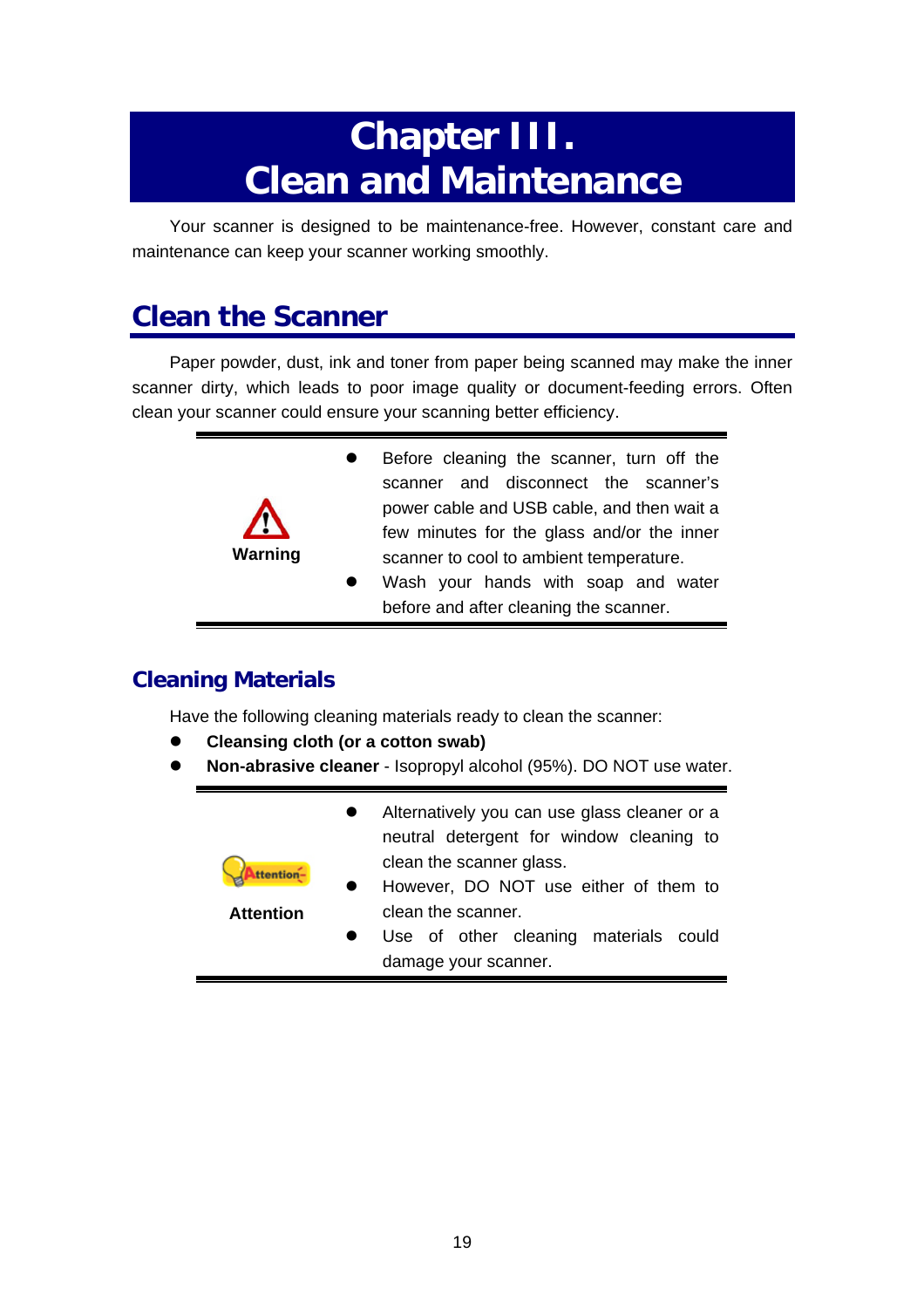#### <span id="page-22-0"></span>**Clean Feed Roller and Glass**

1. Open the scanner cover gently.



2. Wipe the Feed Roller from side to side and then roll it.



3. Clean the glass side to side. Repeat this until its entire surface is cleaned.



Attention-**Attention** 

Do not spray cleaner directly onto the scanner glass. Excess liquid residue may fog or damage the scanner.

- 4. Wait for cleaned areas to dry completely.
- 5. Press down the revolt bracket until it snaps back into place.

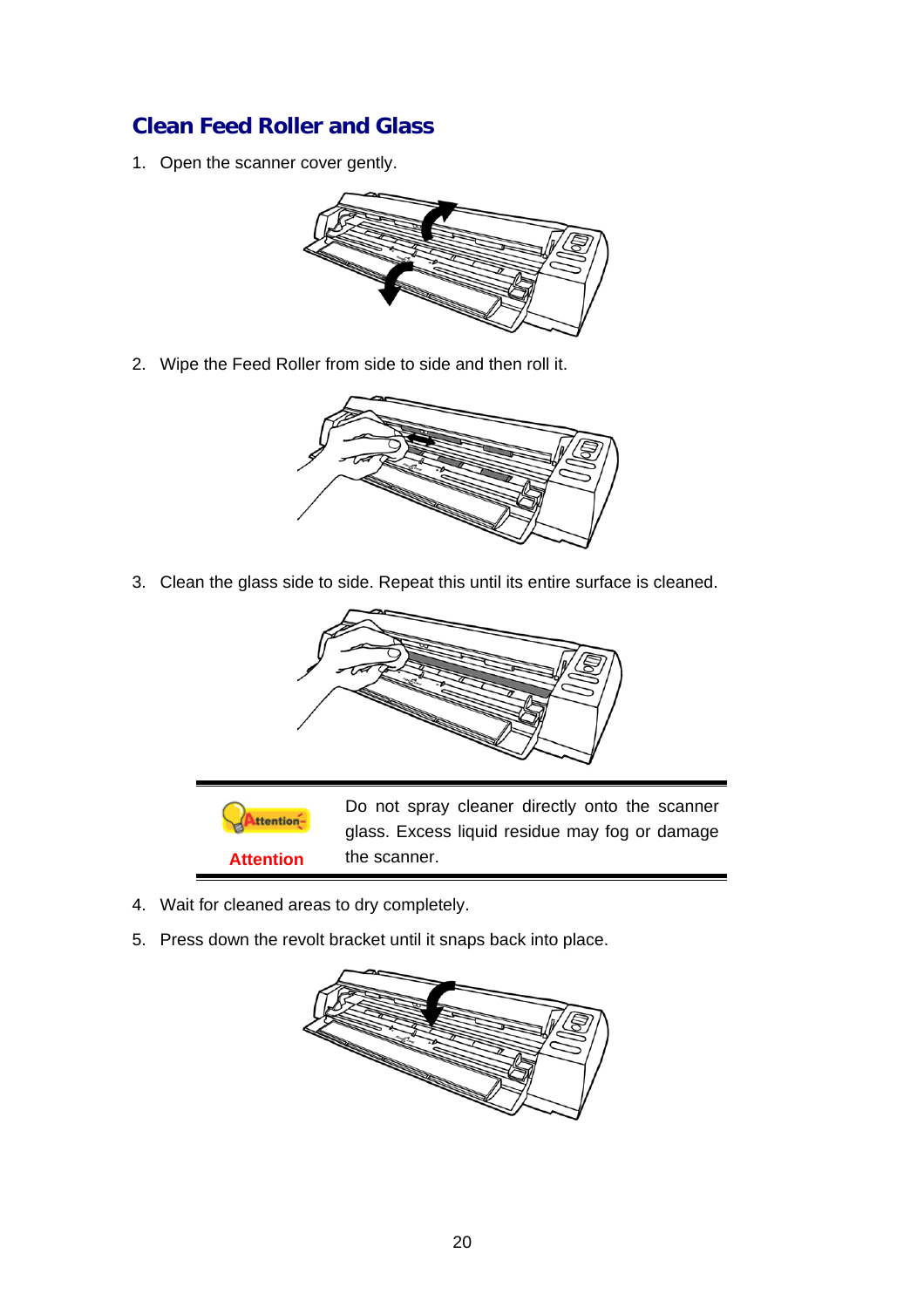# <span id="page-23-0"></span>**Calibrating the Scanner**

Calibrate the scanner if colors appear in areas that should be white, or colors of the scanned image and the original vary a lot. This allows you to adjust and compensate for variations that can occur in the optical component over time by its nature.

The following describes how to calibrate the scanner:

1. Please push up the cover of the Guide Paper Return. Insert the special calibration sheet face up into the page feed slot of the scanner.





- 2. Click **Start** > **All Programs** > **Your scanner model name** > **Calibration Wizard**. (For Windows 8.1 users: Point your mouse cursor to the upper or lower right corner of your screen to open the **Charm** bar. Click on the **Start** charm, then click on the downwards arrow button in the lower left corner of the screen. The **Apps** screen will be shown. Move your cursor to the right edge of the screen to scroll right until you find **Your scanner model name**, and then click on **Calibration Wizard**.)
- 3. Click **Next** from the Calibration Wizard that pops up and then click **Calibrate Now...**.
- 4. Click on the **Start** button to begin the calibration process.
- 5. The scanner pulls the calibration sheet through the scanner, which completes this scanner calibration. After the calibration is complete, click **OK** and then click **Finish**.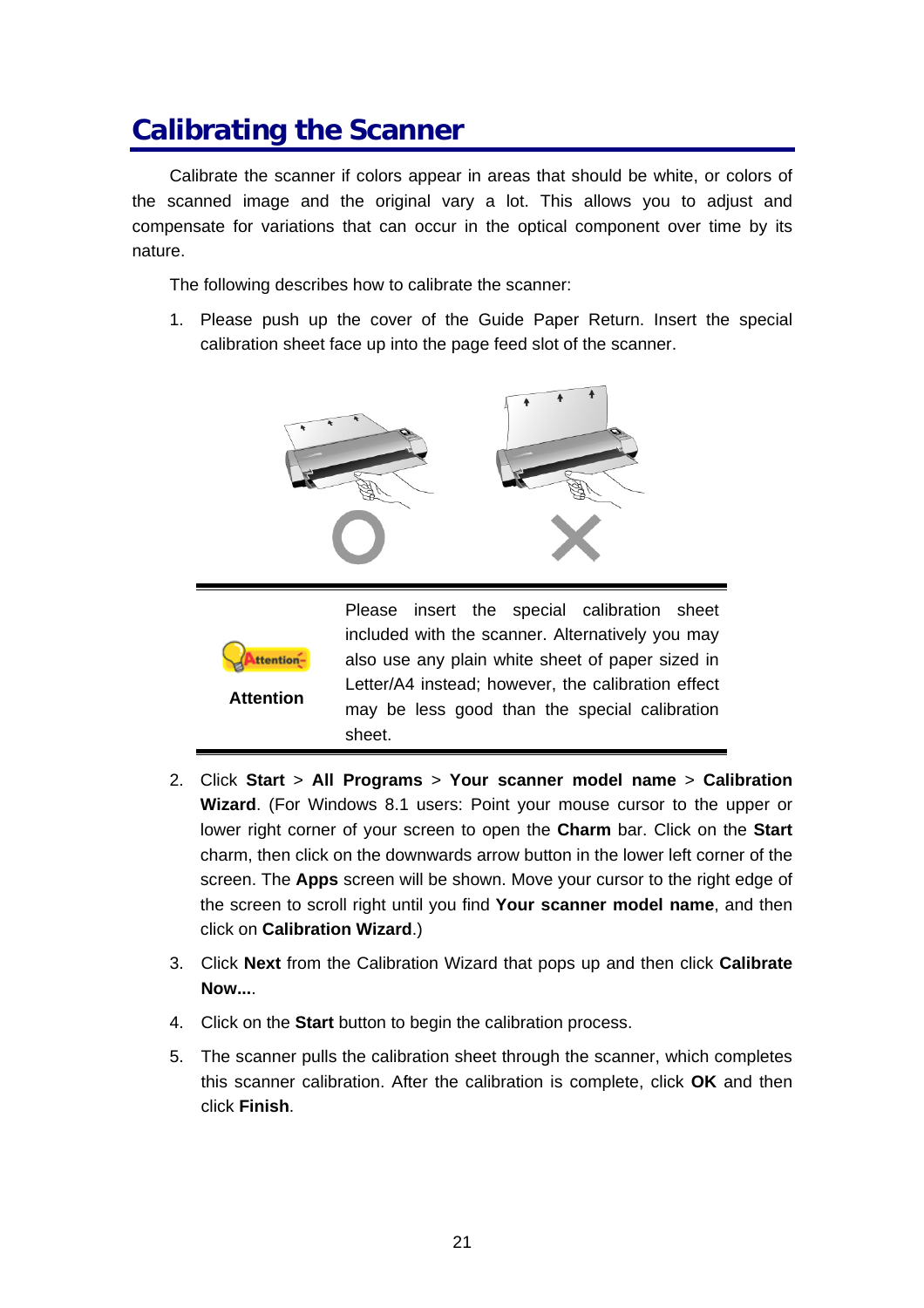# <span id="page-24-0"></span>**Power Save**

To save power consumption, when the scanning process is finished, the scanner light source will turn itself off and the scanner will enter a lower-power mode without delay time.

### **Usage & Maintenance Tips**

| <b>Attention-</b> | To keep your scanner working smoothly, take a |  |  |  |                                        |  |  |
|-------------------|-----------------------------------------------|--|--|--|----------------------------------------|--|--|
|                   |                                               |  |  |  | moment to review the following usage & |  |  |
| <b>Attention</b>  | maintenance tips.                             |  |  |  |                                        |  |  |

- Do not insert any document into the scanner with small objects such as paper clips, pins, staples or any other fasteners attached.
- Do not insert damp, curled or wrinkled documents into the scanner for scanning. These documents can cause paper jams and possibly damage the unit.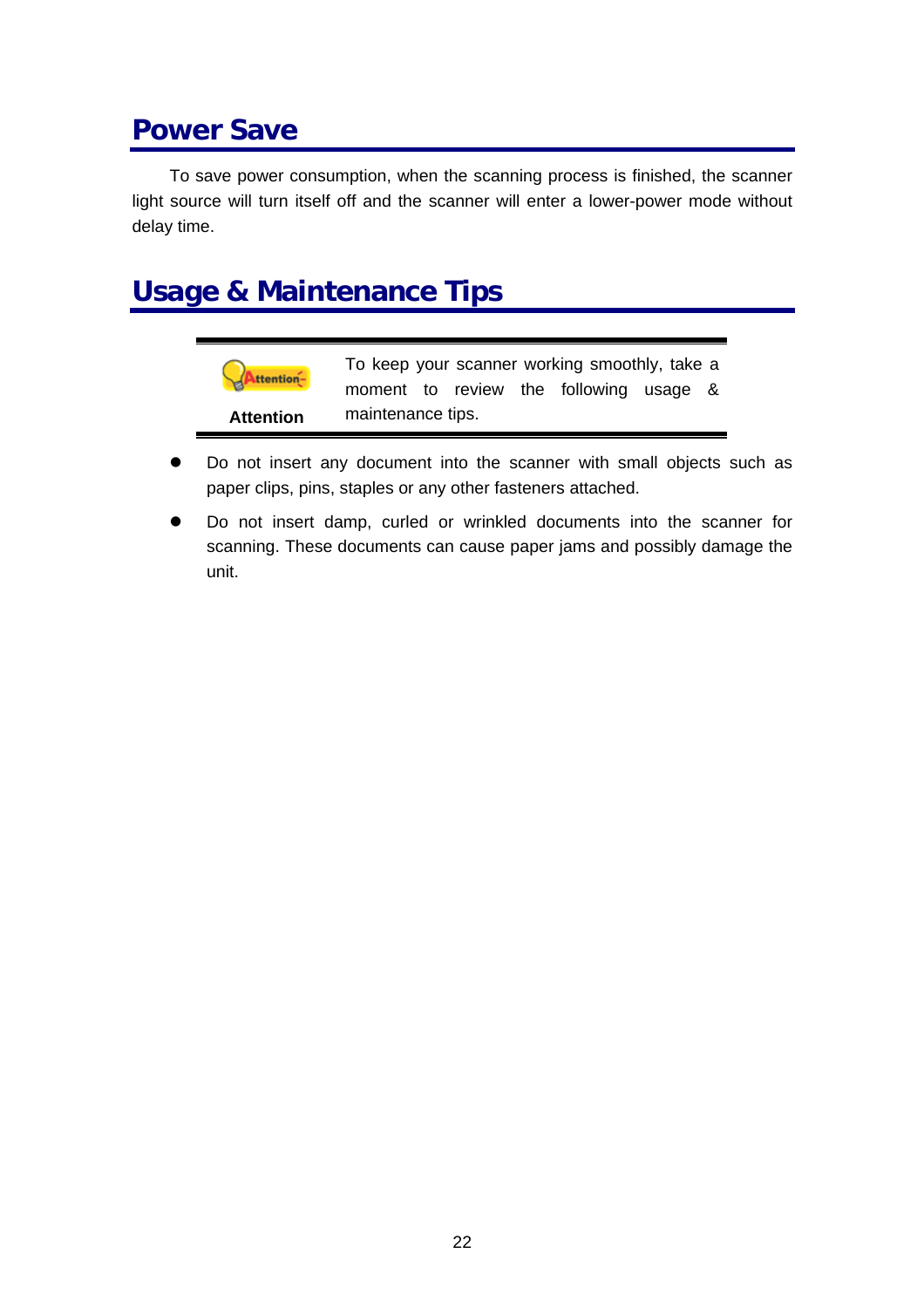# **Chapter IV. Troubleshooting**

<span id="page-25-0"></span>If you encounter problems with your scanner, please review the installation and scanning instructions contained in this guide.

Before you ask for customer service or repair, please refer to the information in this chapter and consult our FAQ (Frequently Asked Questions) in which you can find useful self troubleshooting information. From the Windows **START** menu, point to **All Programs** > **Your Scanner Model Name**, and then click **FAQ**. (For Windows 8.1 users: Point your mouse cursor to the upper or lower right corner of your screen to open the **Charm** bar. Click on the **Search** charm. Click on the **Start** charm, then click on the downwards arrow button in the lower left corner of the screen. The **Apps** screen will be shown. Move your cursor to the right edge of the screen to scroll right until you find **Your scanner model name**, and then click on **FAQ**.)

### **Scanner Connection**

The first step to take when troubleshooting connection problems with your 圓 scanner is to check all physical connections. The icon  $\Box$ , located on the Windows system tray, indicates if the scanner software is properly launched and the scanner and computer are communicating with each other.

| Appearance | <b>Status</b>                                                                                                          |
|------------|------------------------------------------------------------------------------------------------------------------------|
| 녝          | The program has been successfully launched and the<br>scanner is connected with the computer, ready to scan<br>images. |
|            | The scanner is not connected with the computer. Or, the<br>scanner power is not switched on.                           |
| No Display | You have chosen to terminate the program, no matter the<br>scanner is connected or disconnected with the computer.     |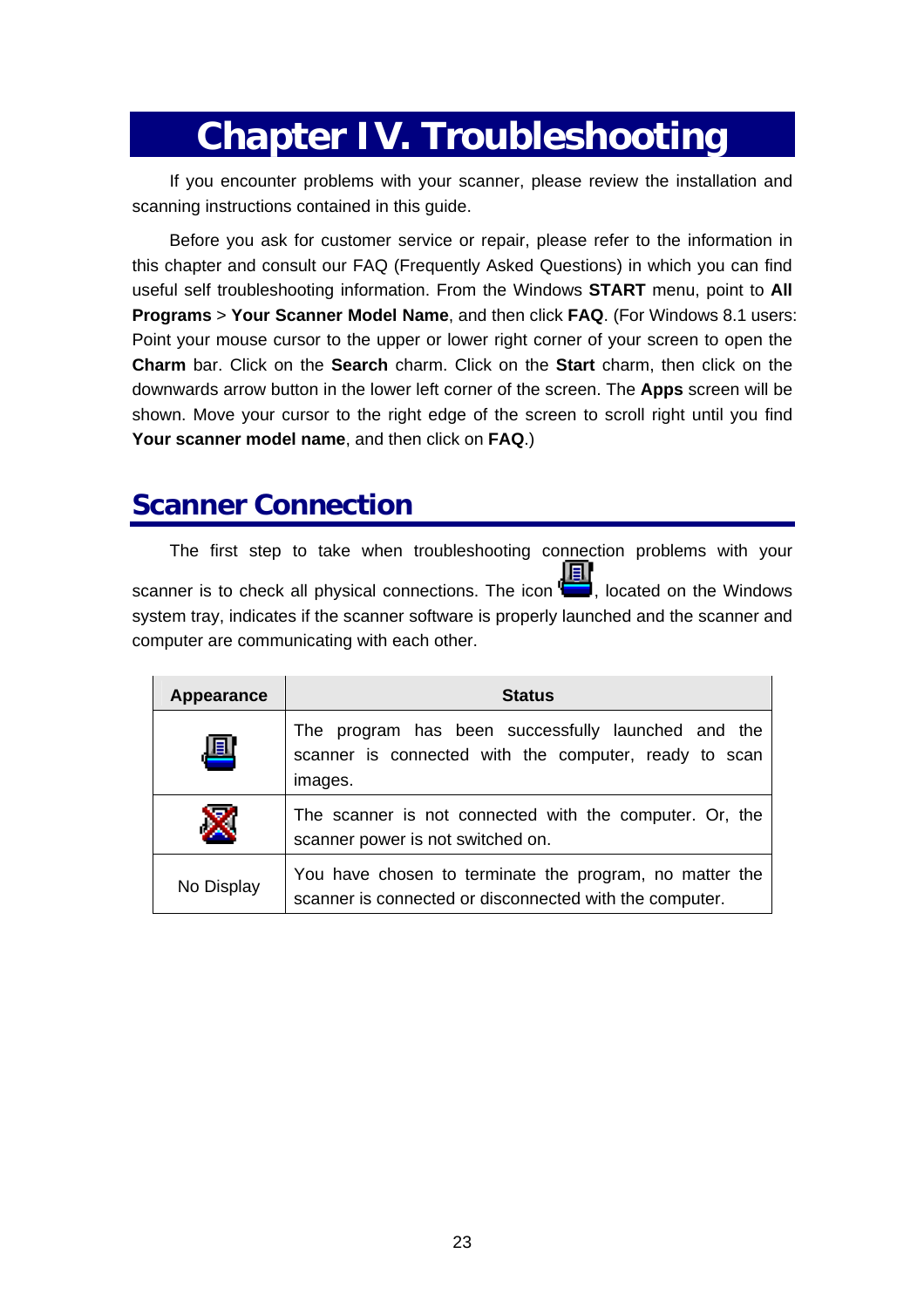# **Appendix A: Specifications[4](#page-26-1)**

<span id="page-26-0"></span> $\Gamma$ 

| <b>Plustek MobileOffice D430</b>                |                                                                                                                                     |  |  |  |
|-------------------------------------------------|-------------------------------------------------------------------------------------------------------------------------------------|--|--|--|
| Image Sensor                                    | $CIS \times 2$                                                                                                                      |  |  |  |
| <b>Optical Resolution</b>                       | 600 dpi                                                                                                                             |  |  |  |
| <b>Hardware Resolution</b>                      | 600 x 600 dpi                                                                                                                       |  |  |  |
| Scan Modes                                      | Color: 48-bit Input; 24-bit Output<br>Grayscale: 16-bit Input; 8-bit Output<br><b>B/W: 1-bit</b>                                    |  |  |  |
| <b>Scanning Speed</b>                           | Simplex: 1.8 sec (Grayscale Mode, 200 dpi, A4)<br>Duplex: 2.4 sec (Grayscale Mode, 200 dpi, A4)                                     |  |  |  |
| Scanning Area (W x L)                           | Max.: 216 x 1270 mm (8.5" x 50")<br>Min.: 12.7 x 12.7 mm (0.5" x 0.5")                                                              |  |  |  |
| <b>Acceptable Paper Sizes</b><br>$(W \times L)$ | Max.: 240 x 1270 mm (9.45" x 50")<br>Min.: 30 x 35 mm (1.18" x 1.38")                                                               |  |  |  |
| Acceptable Paper Weight<br>(Thickness)          | Paper: 50 g/ $\text{m}^2$ to 125 g/ $\text{m}^2$<br>Plastic card: Non-Embossed up to 0.76 mm &<br>Embossed up to 1.24 mm (ISO 7810) |  |  |  |
| Daily Duty Scan (Sheets)                        | 1000                                                                                                                                |  |  |  |
| <b>Action Button</b>                            | Scan, Function x 2 (Up & Down)                                                                                                      |  |  |  |
| <b>Power Supply</b>                             | AC Adapter: 24 Vdc/ 0.75 A                                                                                                          |  |  |  |
| Interface                                       | <b>USB 2.0</b>                                                                                                                      |  |  |  |
| Net Weight                                      | 0.96 Kgs (2.13 Lbs)                                                                                                                 |  |  |  |
| Dimensions (W x D x H)                          | 303 x 94 x 60 mm (11.93" x 3.7" x 2.36")                                                                                            |  |  |  |
| Protocol                                        | <b>TWAIN compliant</b>                                                                                                              |  |  |  |

<span id="page-26-1"></span> 4 Hardware specifications may change at any time without prior notice.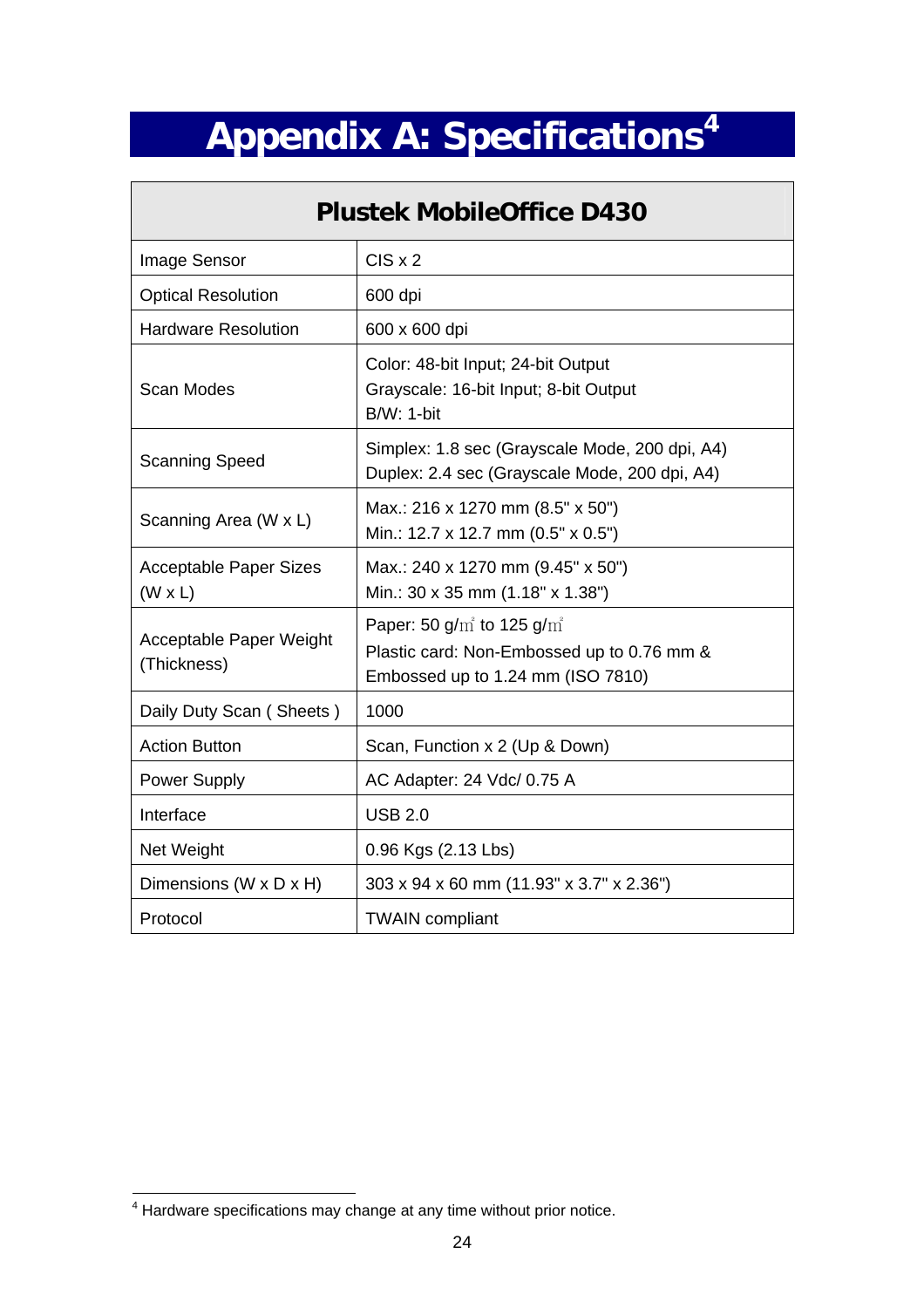# <span id="page-27-0"></span>**Appendix B: Customer Service and Warranty**

If you encounter problems with your scanner, please review the installation instructions and troubleshooting suggestions contained in this guide.

Visit our website [www.plustek.com](http://www.plustek.com/) for more customer service information. For further assistance call our customer support phone number listed on the website. One of our representatives will be happy to assist you from Monday through Friday during office working hours as shown below:

| Europe                          | $9:00$ a.m. $-5:30$ p.m. (CET)    |
|---------------------------------|-----------------------------------|
| <b>Other Countries or Areas</b> | 9:00 a.m. – 6:00 p.m. Taiwan Time |

To avoid delays, please have the following information available before calling:

- Scanner name and model number
- Scanner serial number (located at the bottom of the scanner)
- A detailed description of the problem
- Your computer manufacturer and its model number
- The speed of your CPU (Pentium 133, etc.)
- Your current operating system and BIOS (optional)
- Name of software package(s), version or release number and manufacturer of the software
- Other USB devices installed

# **Service & Support Information (For EU country only)**

For information about product spare parts product upgrades, please ask local distributors and suppliers.

Information about the Implementing Measure test report, please ask local distributors and suppliers.

Do not dispose anything of the product before asking local distributors and suppliers about the right disposal methods and procedures in order to decrease the environmental impact.

If you want to dispose of the product and/or an accessory, please ask local distributors and suppliers to get the contact information of your nearest electronic disposal center.

If you have any maintenance inquiry, please ask local distributors and suppliers to get the contact information of nearest maintenance center in order to extend the product usage life time.

If you want to maintain and/or have the product cleaned, please ask local distributors and suppliers to get the right information of nearest stores.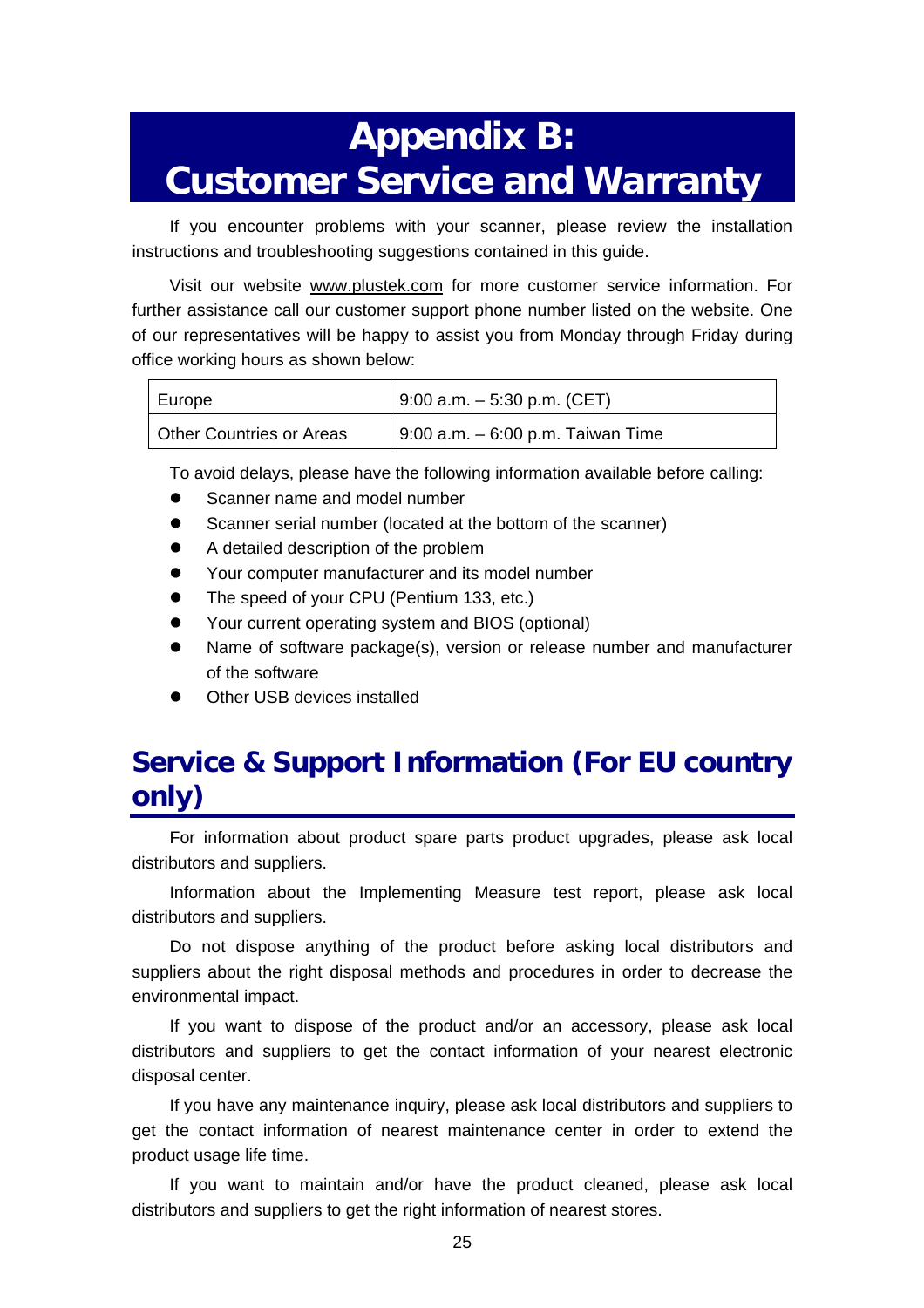### <span id="page-28-0"></span>**Statement of Limited Warranty**

This Statement of Limited Warranty applies only to the options you originally purchase for your use, and not for resale, from an authorized reseller.

The manufacturer warranty includes all parts and labor, and is not valid without the receipt of original purchase. To obtain warranty service, you may contact the authorized dealer or distributor, or visit our website to check out the available service information, or send a request via E-mail for further help.

If you transfer this product to another user, warranty service is available to that user for the remainder of the warranty period. You should give your proof of purchase and this statement to that user.

We warrant that this machine will be in good working order and will conform to its functional descriptions in the documentation provided. Upon provision of proof of purchase, replacement parts assume the remaining warranty of the parts they replace.

Before presenting this product for warranty service, you must remove all programmes, data and removable storage media. Products returned without guides and software will be replaced without guides and software.

This Limited Warranty service does not provide for carry-in exchange when the problem results from accident, disaster, vandalism, misuse, abuse, unsuitable environment, programme modification, another machine or non-vendor modification for this product.

If this product is an optional feature, this Limited Warranty applies only when the feature is used in a machine for which it was designed.

If you have any questions about your Limited Warranty, contact the approved retailer from whom you bought the product or the manufacturer.

THIS LIMITED WARRANTY REPLACES ALL OTHER WARRANTIES, EXPRESS OR IMPLIED, INCLUDING, BUT NOT LIMITED TO, THE IMPLIED WARRANTIES OF MERCHANTABLITY AND FITNESS FOR A PARTICULAR PURPOSE. HOWEVER, SOME LAWS DO NOT ALLOW THE EXCLUSION OF IMPLIED WARRANTIES. IF THESE LAWS APPLY, THEN ALL EXPRESS AND IMPLIED WARRANTIES ARE LIMITED IN DURATION TO THE WARRANTY PERIOD. NO OTHER WARRANTIES APPLY AFTER THAT PERIOD.

Some jurisdictions do not allow limitations on how long an implied warranty lasts, so the above limitation may not apply.

Under no circumstances are we liable for any of the following:

- 1. Third party claims against you for losses or damages.
- 2. Loss of, or damage to, your records or data; or
- 3. Economic consequential damages (including lost profits or savings) or incidental damages, even if we are informed of their possibility.